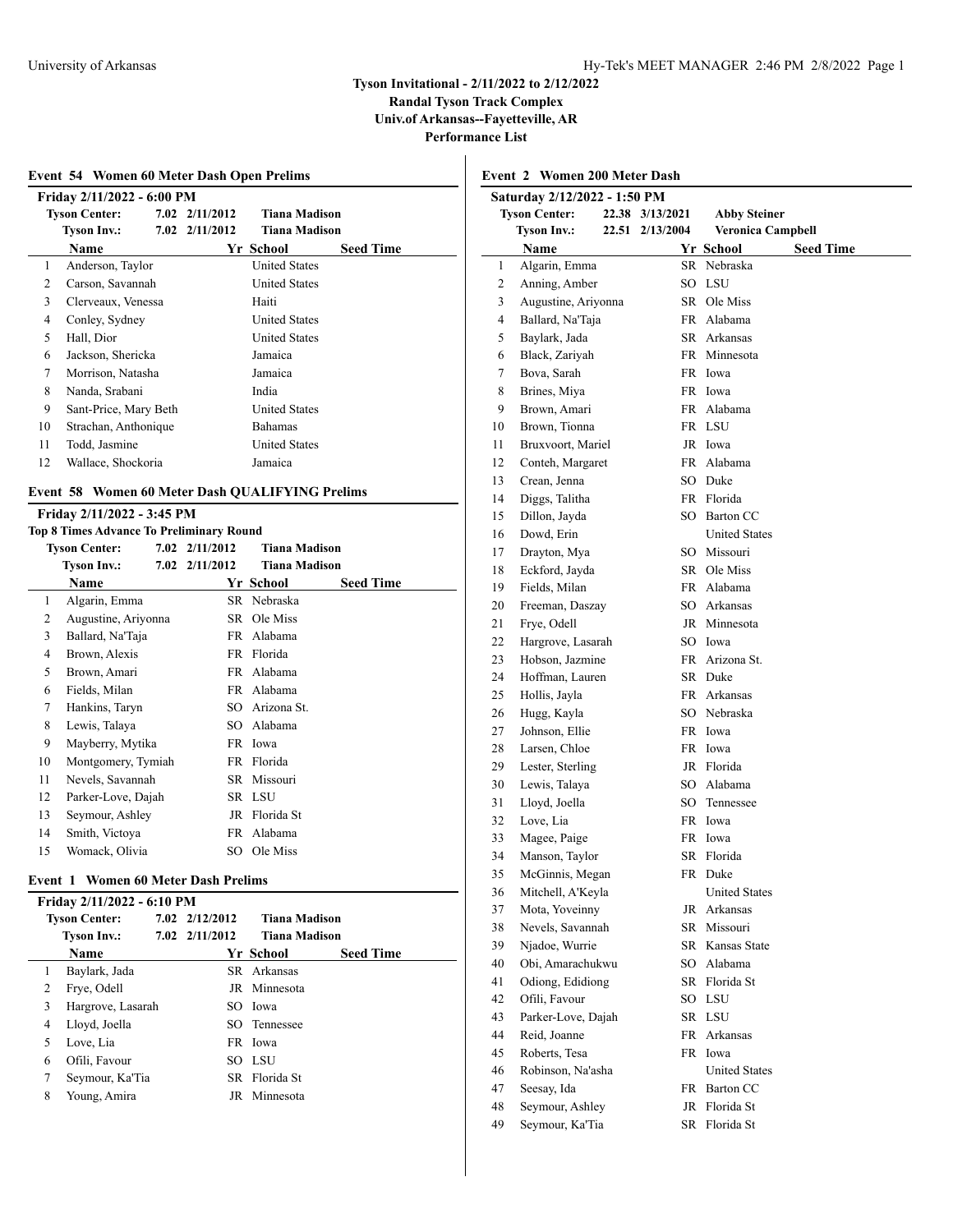**Randal Tyson Track Complex Univ.of Arkansas--Fayetteville, AR**

l,

**Performance List**

## **Event 2 ...(Women 200 Meter Dash)**

|    | <b>Name</b>          | Yr School      | <b>Seed Time</b> |
|----|----------------------|----------------|------------------|
| 50 | Smith, Victoya       | FR Alabama     |                  |
| 51 | Sokolova, Isabella   | FR Missouri    |                  |
| 52 | Tate, Caitlan        | SR Florida     |                  |
| 53 | Tatum, Adriana       | FR Arizona St. |                  |
| 54 | Tobias, Tionna       | SO Iowa        |                  |
| 55 | Toombs, Savyon       | SR Florida St  |                  |
| 56 | Washington, Rondajai | SO Missouri    |                  |
| 57 | Wensel, Payton       | JR Iowa        |                  |
| 58 | Williams, Arius      | SO Arizona St. |                  |
| 59 | Womack, Olivia       | SO Ole Miss    |                  |
| 60 | Young, Amira         | JR Minnesota   |                  |

## **Event 3 Women 400 Meter Dash**

| Friday 2/11/2022 - 4:40 PM |                          |                 |                          |                  |  |  |
|----------------------------|--------------------------|-----------------|--------------------------|------------------|--|--|
|                            | <b>Tyson Center:</b>     | 50.54 3/13/2010 | <b>Francena McCorory</b> |                  |  |  |
|                            | <b>Tyson Inv.:</b>       | 51.16 2/10/2006 | <b>Tiandra Ponteen</b>   |                  |  |  |
|                            | Name                     |                 | Yr School                | <b>Seed Time</b> |  |  |
| 1                          | Anderson, Doneisha       | JR              | Florida                  |                  |  |  |
| 2                          | Anning, Amber            | SO              | <b>LSU</b>               |                  |  |  |
| 3                          | Bova, Sarah              | FR              | Iowa                     |                  |  |  |
| $\overline{4}$             | Brito, Nataly            |                 | Mexico                   |                  |  |  |
| 5                          | Bromfield, Junelle       |                 | Jamaica                  |                  |  |  |
| 6                          | Bruxvoort, Mariel        |                 | JR Iowa                  |                  |  |  |
| $\tau$                     | Burks Magee, Morgan      | SR.             | Arkansas                 |                  |  |  |
| 8                          | Campbell, Jayla          | $SO^-$          | Minnesota                |                  |  |  |
| 9                          | Conteh, Margaret         | <b>FR</b>       | Alabama                  |                  |  |  |
| 10                         | Crean, Jenna             | SO              | Duke                     |                  |  |  |
| 11                         | Denton, Ashanti          | <b>FR</b>       | Arkansas                 |                  |  |  |
| 12                         | Dowd, Erin               |                 | <b>United States</b>     |                  |  |  |
| 13                         | Duben, Lea               |                 | FR Alabama               |                  |  |  |
| 14                         | Effiong, Rosey           | SO              | Arkansas                 |                  |  |  |
| 15                         | Fitzpatrick, Laney       |                 | FR Iowa                  |                  |  |  |
| 16                         | Geiser, Abby             | FR 1            | Duke                     |                  |  |  |
| 17                         | Graham, Lashanna         |                 | SO Barton CC             |                  |  |  |
| 18                         | Harvey, Ashantae         |                 | FR Barton CC             |                  |  |  |
| 19                         | Hoffman, Lauren          |                 | SR Duke                  |                  |  |  |
| 20                         | Hugg, Kayla              | SO.             | Nebraska                 |                  |  |  |
| 21                         | Itson, Jaiden            |                 | FR Iowa                  |                  |  |  |
| 22                         | Johnson, Alonna          | JR              | Arizona St.              |                  |  |  |
| 23                         | Josephs, Janielle        | SO.             | Minnesota                |                  |  |  |
| 24                         | King, Mallory            | SR.             | Iowa                     |                  |  |  |
| 25                         | Klein. Ava               |                 | FR Florida St            |                  |  |  |
| 26                         | Larsen, Chloe            | <b>FR</b>       | Iowa                     |                  |  |  |
| 27                         | Larson. Val              | SR              | Minnesota                |                  |  |  |
| 28                         | Little, Shamier          |                 | <b>United States</b>     |                  |  |  |
| 29                         | McGinnis, Megan          | FR -            | Duke                     |                  |  |  |
| 30                         | McPherson, Stephanie Ann |                 | Jamaica                  |                  |  |  |
| 31                         | Milani, Sydney           | JR              | Alabama                  |                  |  |  |
| 32                         | Morgan, Naiya            | FR -            | Barton CC                |                  |  |  |
| 33                         | Obi, Amarachukwu         |                 | SO Alabama               |                  |  |  |
| 34                         | Peoples, Paris           | JR              | Arkansas                 |                  |  |  |
| 35                         | Pitcher, Clare           | FR              | Iowa                     |                  |  |  |
| 36                         | Reid, Joanne             | <b>FR</b>       | Arkansas                 |                  |  |  |
|                            |                          |                 |                          |                  |  |  |

| 37 | Roberts, Tesa        | FR     | Iowa                 |
|----|----------------------|--------|----------------------|
| 38 | Robinson, Na'asha    |        | <b>United States</b> |
| 39 | Russell, Janieve     |        | <b>Barbados</b>      |
| 40 | Schaaffe, Abigail    | FR     | Minnesota            |
| 41 | Spicer, Chanice      |        | FR Alabama           |
| 42 | Tate, Caitlan        | SR -   | Florida              |
| 43 | Vogt, Kayla          |        | SO Minnesota         |
| 44 | Washington, Rondajai |        | SO Missouri          |
| 45 | Watson, Vanessa      |        | FR Florida           |
| 46 | Wensel, Payton       |        | JR Iowa              |
| 47 | White, Garriel       | FR.    | LSU                  |
| 48 | Williams, Arius      | $SO^-$ | Arizona St.          |
| 49 | Williams, Sada       |        | <b>Barbados</b>      |
| 50 | Wilson, Britton      | FR     | Arkansas             |

## **Event 4 Women 800 Meter Run**

| Saturday 2/12/2022 - 1:00 PM |                                 |  |                       |                          |                  |  |  |
|------------------------------|---------------------------------|--|-----------------------|--------------------------|------------------|--|--|
|                              | Tyson Center: 1:58.40 2/27/2021 |  |                       | <b>Athing Mu</b>         |                  |  |  |
|                              | Tyson Inv.:                     |  | $2:01.00$ $2/10/2001$ | <b>Jearl Miles-Clark</b> |                  |  |  |
|                              | <b>Name</b>                     |  |                       | Yr School                | <b>Seed Time</b> |  |  |
| 1                            | Carroll, Hannah                 |  |                       | SO LSU                   |                  |  |  |
| 2                            | Edwards, G'Auna                 |  |                       | JR Arkansas              |                  |  |  |
| 3                            | Green, Kayan                    |  |                       | SO Barton CC             |                  |  |  |
| 4                            | King, Mallory                   |  |                       | SR Iowa                  |                  |  |  |
| 5                            | Maloney, Shafiqua               |  |                       | SR Arkansas              |                  |  |  |
| 6                            | Newman, Allison                 |  |                       | FR Missouri              |                  |  |  |
| 7                            | Pedzinski, Emily                |  |                       | <b>United States</b>     |                  |  |  |
| 8                            | Pitcher, Clare                  |  |                       | FR Iowa                  |                  |  |  |
| 9                            | Purcell, Georgie                |  |                       | FR Missouri              |                  |  |  |
| 10                           | Rangel Batres, Lorena           |  |                       | FR LSU                   |                  |  |  |
| 11                           | Rose, Michaela                  |  |                       | FR LSU                   |                  |  |  |
| 12                           | Stauber, Ruby                   |  |                       | SR Florida St            |                  |  |  |
| 13                           | Wilkinson, Gabrielle            |  |                       | JR Florida               |                  |  |  |
|                              |                                 |  |                       |                          |                  |  |  |

## **Event 5 Women 1 Mile Run**

|               | Saturday 2/12/2022 - 2:43 PM  |         |               |                              |
|---------------|-------------------------------|---------|---------------|------------------------------|
|               | <b>Tyson Center:</b>          | 4:27.18 |               | C Wurth-Thomas / L O'Connor  |
|               | Tyson Inv.: 4:27.18 2/16/2008 |         |               | <b>Christin Wurth-Thomas</b> |
|               | <b>Name</b>                   |         | Yr School     | <b>Seed Time</b>             |
| 1             | Abbes, Yasmine                |         | SO Florida St |                              |
| $\mathcal{L}$ | Bowman, Andi                  |         | FR Missouri   |                              |
| 3             | Butler, McKenna               |         | FR Missouri   |                              |
| 4             | Christiansen, Isabelle        |         | JR Missouri   |                              |
| 5             | Hake, Abby                    |         | JR Missouri   |                              |
| 6             | Lima, Jennifer                |         | SO Florida St |                              |
| 7             | Revord, McKenna               |         | SO Missouri   |                              |
| 8             | Revord, Reilly                |         | SO Missouri   |                              |
| 9             | Schweizer, Kelsey             |         | JR Missouri   |                              |
|               |                               |         |               |                              |

## **Event 6 Women 3000 Meter Run**

| Friday 2/11/2022 - 6:40 PM      |  |  |             |                              |  |  |  |
|---------------------------------|--|--|-------------|------------------------------|--|--|--|
| Tyson Center: 8:43.79 2/12/2011 |  |  |             | <b>Christin Wurth-Thomas</b> |  |  |  |
| Tyson Inv.: 8:43.79 2/12/2011   |  |  |             | Christin Wurth-Thomas        |  |  |  |
| Name                            |  |  | Yr School   | <b>Seed Time</b>             |  |  |  |
| Christiansen, Isabelle          |  |  | JR Missouri |                              |  |  |  |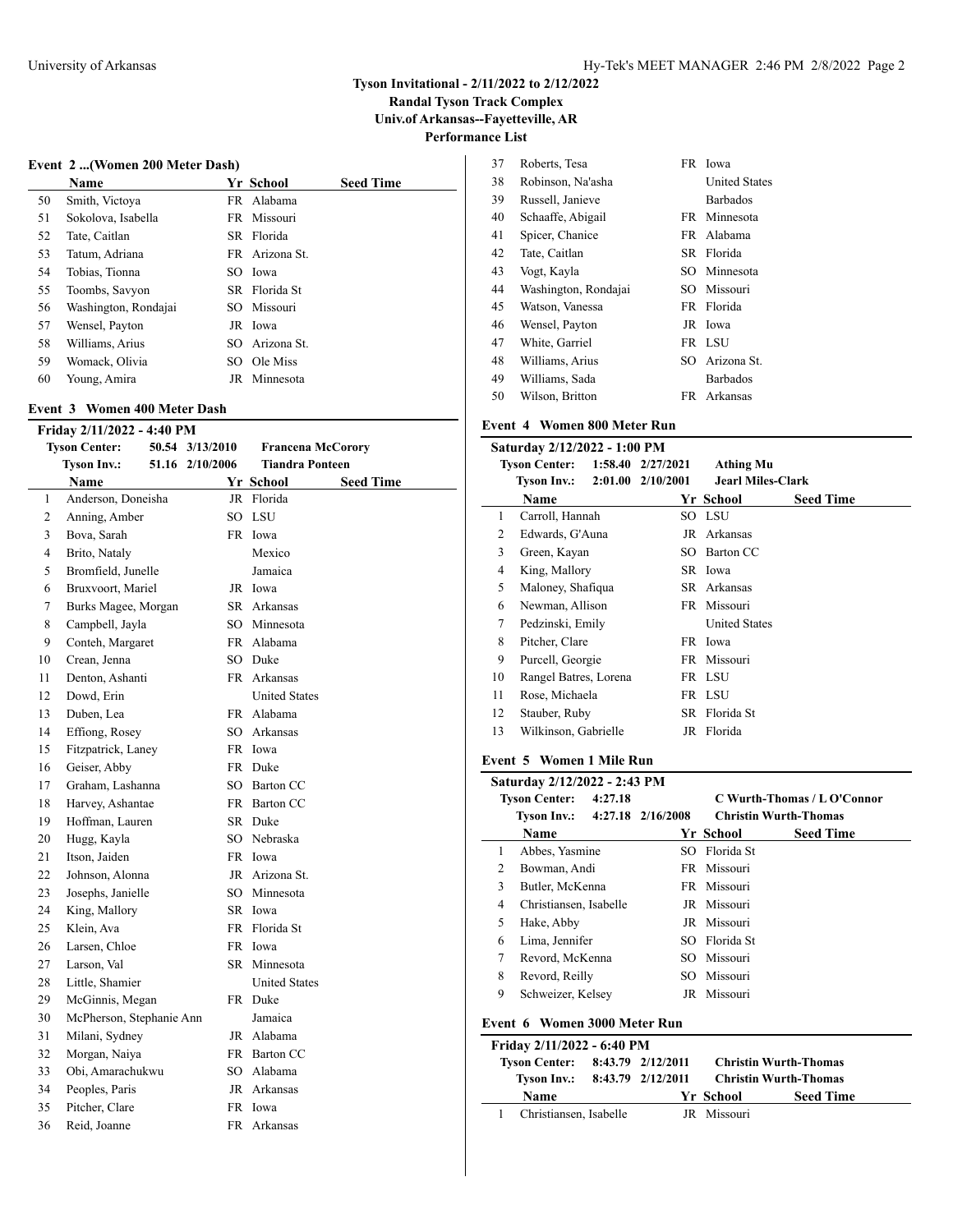**Randal Tyson Track Complex Univ.of Arkansas--Fayetteville, AR**

**Performance List**

## **Event 6 ...(Women 3000 Meter Run)**

|   | Name              | Yr School     | <b>Seed Time</b> |
|---|-------------------|---------------|------------------|
|   |                   |               |                  |
| 2 | Godwin, Hannah    | FR Nebraska   |                  |
|   | Menghini, Melissa | SR Missouri   |                  |
| 4 | Newman, Allison   | FR Missouri   |                  |
| 5 | Schwartz, Jenna   | JR Missouri   |                  |
| 6 | Vaughan, Adoette  | Unattached    |                  |
|   | Wilkey, Caitlin   | SO Florida St |                  |
| 8 | Wislon, Abbey     | FR Missouri   |                  |

## **Event 7 Women 5000 Meter Run**

| Saturday 2/12/2022 - 3:05 PM |                                  |  |  |                      |                  |  |  |
|------------------------------|----------------------------------|--|--|----------------------|------------------|--|--|
|                              | Tyson Center: 15:14.18 3/12/2004 |  |  | <b>Kim Smith</b>     |                  |  |  |
|                              | Tyson Inv.: 15:32.09 2/15/2008   |  |  | <b>Sally Kipyego</b> |                  |  |  |
|                              | <b>Name</b>                      |  |  | Yr School            | <b>Seed Time</b> |  |  |
|                              | Beach, Amanda                    |  |  | SR Florida St        |                  |  |  |
|                              | Clark, Rebecca                   |  |  | SO Florida St        |                  |  |  |
| 3                            | Freyhof, Erika                   |  |  | SR Nebraska          |                  |  |  |
| 4                            | Funderburk, Elizabeth            |  |  | JR Florida St        |                  |  |  |
|                              | Phelps, Erin                     |  |  | FR Florida St        |                  |  |  |
| 6                            | Reed, Mikayla                    |  |  | SO Missouri          |                  |  |  |

#### **Event 60 Women 60 Meter Hurdles QUALIFYING Prelims**

## **Friday 2/11/2022 - 3:15 PM**

|                      | <b>Top 8 Times Advance To Preliminary Round</b> |  |                |                        |                  |  |  |  |  |  |
|----------------------|-------------------------------------------------|--|----------------|------------------------|------------------|--|--|--|--|--|
| <b>Tyson Center:</b> |                                                 |  | 7.79 3/9/2013  | <b>Brianna Rollins</b> |                  |  |  |  |  |  |
| <b>Tyson Inv.:</b>   |                                                 |  | 7.85 2/15/2003 | <b>Gail Devers</b>     |                  |  |  |  |  |  |
|                      | Name                                            |  |                | Yr School              | <b>Seed Time</b> |  |  |  |  |  |
| 1                    | Baccile, Mira                                   |  | SO             | Missouri               |                  |  |  |  |  |  |
| 2                    | Ballard, Na'Taja                                |  |                | FR Alabama             |                  |  |  |  |  |  |
| 3                    | Bebe, Myreanna                                  |  |                | FR Iowa                |                  |  |  |  |  |  |
| 4                    | Black, Zariyah                                  |  |                | FR Minnesota           |                  |  |  |  |  |  |
| 5                    | Brines, Miya                                    |  |                | FR Iowa                |                  |  |  |  |  |  |
| 6                    | Edwards, G'Auna                                 |  |                | JR Arkansas            |                  |  |  |  |  |  |
| 7                    | Goebel, Meg                                     |  |                | JR Ole Miss            |                  |  |  |  |  |  |
| 8                    | Hall, Anna                                      |  | SO             | Florida                |                  |  |  |  |  |  |
| 9                    | Harris, Winsome                                 |  |                | SO Nebraska            |                  |  |  |  |  |  |
| 10                   | Harvey, Ashanti                                 |  |                | SO Barton CC           |                  |  |  |  |  |  |
| 11                   | Johnson, Ellie                                  |  |                | FR Iowa                |                  |  |  |  |  |  |
| 12                   | Lester, Sterling                                |  |                | JR Florida             |                  |  |  |  |  |  |
| 13                   | Lewis, Caroline                                 |  |                | SR Tennessee           |                  |  |  |  |  |  |
| 14                   | Magee, Paige                                    |  |                | FR Iowa                |                  |  |  |  |  |  |
| 15                   | Maunsbach, Maja                                 |  |                | FR Minnesota           |                  |  |  |  |  |  |
| 16                   | McDonald, Jade                                  |  |                | FR Iowa                |                  |  |  |  |  |  |
| 17                   | Ourega, Marie-Jeanne                            |  |                | FR Academy of A        |                  |  |  |  |  |  |
| 18                   | Shannon, Lariah                                 |  |                | FR Ole Miss            |                  |  |  |  |  |  |
| 19                   | Smith, Asia                                     |  |                | SR Florida             |                  |  |  |  |  |  |
| 20                   | Sokolova, Isabella                              |  |                | FR Missouri            |                  |  |  |  |  |  |
| 21                   | Tilmon, Jazmine                                 |  |                | SO Florida St          |                  |  |  |  |  |  |
| 22                   | Tobias, Tionna                                  |  |                | SO Iowa                |                  |  |  |  |  |  |
| 23                   | Wells, Sasha                                    |  |                | SR Florida             |                  |  |  |  |  |  |
|                      |                                                 |  |                |                        |                  |  |  |  |  |  |

## **Event 8 Women 60 Meter Hurdles Prelims**

|   | Friday 2/11/2022 - 5:30 PM |  |                                         |                    |                  |  |  |  |  |
|---|----------------------------|--|-----------------------------------------|--------------------|------------------|--|--|--|--|
|   | <b>Tyson Center:</b>       |  | 7.79 3/9/2013<br><b>Brianna Rollins</b> |                    |                  |  |  |  |  |
|   | <b>Tyson Inv.:</b>         |  | 7.85 2/15/2003                          | <b>Gail Devers</b> |                  |  |  |  |  |
|   | Name                       |  |                                         | Yr School          | <b>Seed Time</b> |  |  |  |  |
| 1 | Armstrong, Alia            |  |                                         | SO LSU             |                  |  |  |  |  |
| 2 | Freeman, Daszay            |  |                                         | SO Arkansas        |                  |  |  |  |  |
| 3 | Hollis, Jayla              |  |                                         | FR Arkansas        |                  |  |  |  |  |
| 4 | Marsh, Erin                |  |                                         | SR Duke            |                  |  |  |  |  |
| 5 | Mota, Yoveinny             |  |                                         | JR Arkansas        |                  |  |  |  |  |
| 6 | Phillips, Leah             |  |                                         | FR LSU             |                  |  |  |  |  |
| 7 | Stark, Grace               |  |                                         | SO Florida         |                  |  |  |  |  |
| 8 | Taylor, Charisma           |  |                                         | JR Tennessee       |                  |  |  |  |  |

## **Event 56 Women 60 Meter Hurdles Open**

| <b>Tyson Center:</b>            | 7.79 3/9/2013  | <b>Brianna Rollins</b> |                  |
|---------------------------------|----------------|------------------------|------------------|
| Tyson Inv.:                     | 7.85 2/15/2003 | <b>Gail Devers</b>     |                  |
| <b>Name</b>                     |                | Yr School              | <b>Seed Time</b> |
| Brooks, Kieshonna               |                | Saint Kitts            |                  |
| 2<br>Clemons, Christina         |                | <b>United States</b>   |                  |
| 3<br>Clerveaux, Venessa         |                | Haiti                  |                  |
| Hall, Dior<br>4                 |                | <b>United States</b>   |                  |
| 5<br>O'Shea, Grace              |                | <b>United States</b>   |                  |
| 6<br>Sember, Cidy               |                | <b>Great Britain</b>   |                  |
| Event 9 Women 4x400 Meter Relay |                |                        |                  |

# **Tyson Center: 3:26.27 2/13/2021 J Martin, C Young, S Richardson, A Mu Tyson Inv.: 3:26.27 2/13/2021 Texas A&M J Martin, C Young, S Richardson, A Mu Team Relay Seed Time** Alabama Alabama B Arizona St. Arkansas Arkansas B Barton CC Duke Florida Florida B Iowa Iowa B LSU Minnesota Missouri

## **Event 52 Women High Jump Invitational**

| Saturday 2/12/2022 - 2:15 PM |  |                     |                        |                   |  |  |  |  |  |
|------------------------------|--|---------------------|------------------------|-------------------|--|--|--|--|--|
| <b>Tyson Center:</b>         |  | $2.00$ m $2/7/2021$ |                        | Vashti Cunningham |  |  |  |  |  |
| <b>Tyson Inv.:</b>           |  | $1.96m$ $2/10/2007$ | <b>Destinee Hooker</b> |                   |  |  |  |  |  |
| Name                         |  |                     | Yr School              | <b>Seed Mark</b>  |  |  |  |  |  |
| Bayak, Nyagoa                |  |                     | SO LSU                 |                   |  |  |  |  |  |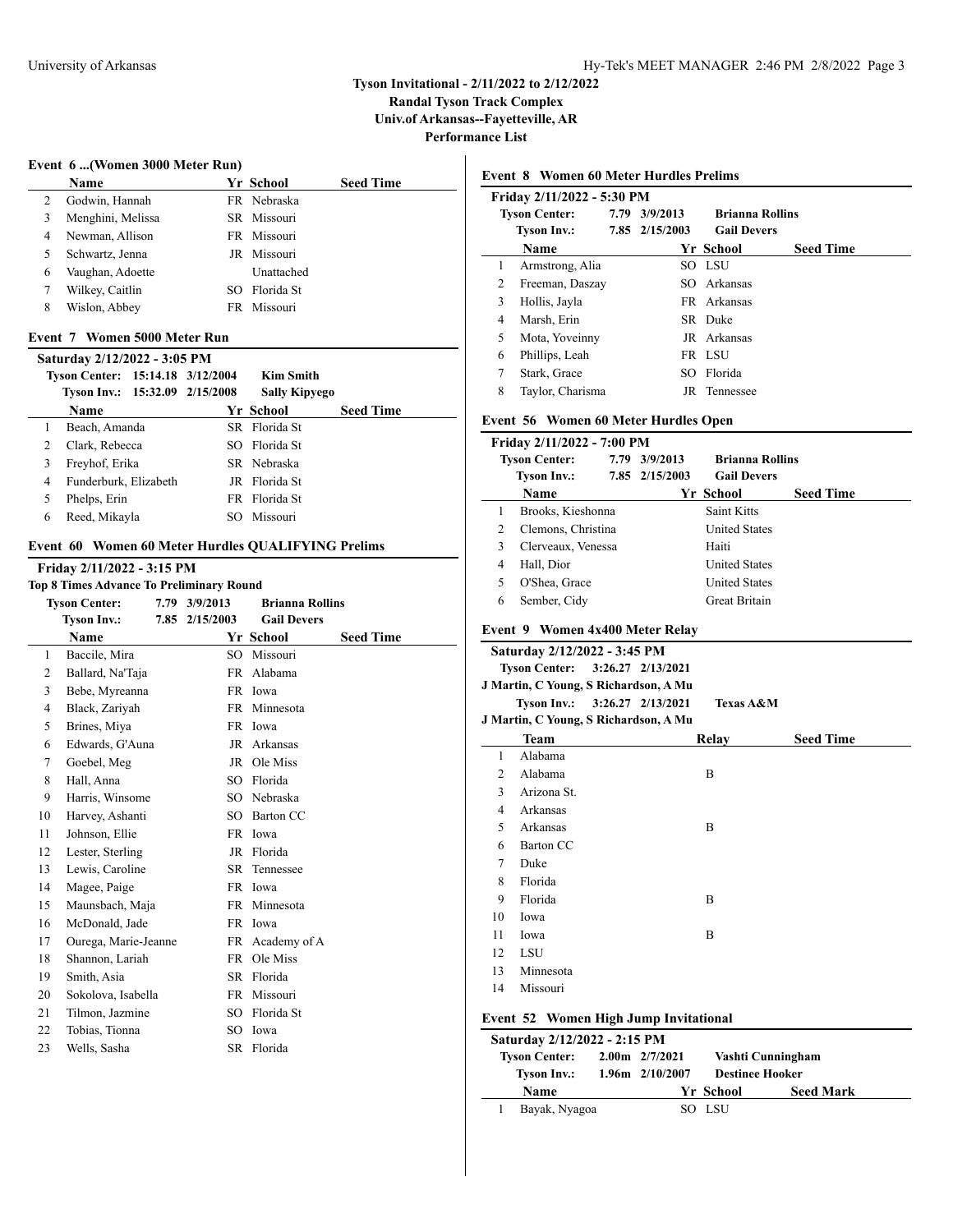**Randal Tyson Track Complex Univ.of Arkansas--Fayetteville, AR**

**Performance List**

#### **Event 52 ...(Women High Jump Invitational)**

|   | Name                 |     | Yr School            | <b>Seed Mark</b> |
|---|----------------------|-----|----------------------|------------------|
| 2 | Hall, Anna           | SO. | Florida              |                  |
|   | McCoy, Rachel        |     | <b>United States</b> |                  |
| 4 | O'Donoghue, Abigail  |     | SR LSU               |                  |
|   | Rogers, Jenna        |     | FR Nebraska          |                  |
| 6 | Smalls, Morgan       |     | FR LSU               |                  |
|   | Williamson, Kimberly |     | Jamaica              |                  |
| 8 | Yerigan, Madison     |     | SR Nebraska          |                  |
|   |                      |     |                      |                  |

## **Event 11 Women High Jump**

**Saturday 2/12/2022 - 11:30 AM Progression: 1.57 - 1.62 - 1.67 - 1.72 - 1.77 -**

# **1.82 - 1.85, then 3cm**

|    | 1.02 - 1.09, пісн эсіп |                   |                     |                        |                  |  |
|----|------------------------|-------------------|---------------------|------------------------|------------------|--|
|    | <b>Tyson Center:</b>   | 2.00 <sub>m</sub> | 2/7/2021            | Vashti Cunningham      |                  |  |
|    | Tyson Inv.:            |                   | $1.96m$ $2/10/2007$ | <b>Destinee Hooker</b> |                  |  |
|    | <b>Name</b>            |                   |                     | Yr School              | <b>Seed Mark</b> |  |
| 1  | Billington, Sydney     |                   | FR                  | Arkansas               |                  |  |
| 2  | Bryant, Claire         |                   |                     | FR Florida             |                  |  |
| 3  | Diaz, Claudina         |                   |                     | FR Missouri            |                  |  |
| 4  | Goebel, Meg            |                   |                     | JR Ole Miss            |                  |  |
| 5  | Johnson, Ellie         |                   |                     | FR Iowa                |                  |  |
| 6  | Jok, Nyalaam           |                   |                     | FR Minnesota           |                  |  |
| 7  | Lewis, Caroline        |                   |                     | SR Tennessee           |                  |  |
| 8  | Masten, Riley          |                   |                     | FR Nebraska            |                  |  |
| 9  | Robinson, Nia          |                   | SO.                 | Barton CC              |                  |  |
| 10 | Shannon, Lariah        |                   |                     | FR Ole Miss            |                  |  |
| 11 | Smith, Asia            |                   |                     | SR Florida             |                  |  |
| 12 | Tobias, Tionna         |                   |                     | SO Iowa                |                  |  |
| 13 | Van Aken, Sara         |                   |                     | JR Ole Miss            |                  |  |
|    |                        |                   |                     |                        |                  |  |

|    | rooms, rionna                                        |                    |                     |                     |
|----|------------------------------------------------------|--------------------|---------------------|---------------------|
| 13 | Van Aken, Sara                                       |                    | JR Ole Miss         |                     |
|    | <b>Event 12 Women Pole Vault</b>                     |                    |                     |                     |
|    | Friday 2/11/2022 - 4:45 PM                           |                    |                     |                     |
|    | Progression: 3.69 - 3.89 - 4.04 - 4.19 - 4.34 - 4.40 |                    |                     |                     |
|    | $4.46 - 4.52 - 4.58$ , then 5cm                      |                    |                     |                     |
|    | Tyson Center: 4.88m 2/7/2021                         |                    | <b>Sandi Morris</b> |                     |
|    | Tyson Inv.:                                          | $4.72m$ $2/9/2007$ |                     | Jennifer Stuczynski |
|    | <b>Name</b>                                          |                    | Yr School           | <b>Seed Mark</b>    |
| 1  | Banas, Kaitlyn                                       |                    | SO Arkansas         |                     |
| 2  | Borton, Sara                                         | FR                 | Tennessee           |                     |
| 3  | Brooks, Alex                                         | SO.                | Ole Miss            |                     |
| 4  | Campbell, Nastassja                                  |                    | SO Arkansas         |                     |
| 5  | Duplantis, Johanna                                   |                    | FR LSU              |                     |
| 6  | Fassold, Amanda                                      |                    | Unattached          |                     |
| 7  | Guertel, Remy                                        |                    | SO Ole Miss         |                     |
| 8  | Gunnarsson, Lisa                                     |                    | SR LSU              |                     |
| 9  | Hayward, Mackenzie                                   | SO.                | Arkansas            |                     |
| 10 | Jefcoat, Hannah                                      | SR.                | Tennessee           |                     |
| 11 | McConnell, Samara                                    |                    | SO Ole Miss         |                     |
| 12 | McCorkle, Bailee                                     | JR.                | Arkansas            |                     |
| 13 | Pickett, Taylor                                      | SR                 | Alabama             |                     |
| 14 | Reed, Lyndsey                                        | JR                 | Ole Miss            |                     |
| 15 | Ridgeway, Grace                                      |                    | SO Arkansas         |                     |
| 16 | Vekemans, Elien                                      |                    | SO Arkansas         |                     |
| 17 | White, Riley                                         | JR                 | Alabama             |                     |
|    |                                                      |                    |                     |                     |

|                            | <b>Event 48 Women Long Jump Invitational</b> |                     |                     |                        |  |  |  |  |  |  |
|----------------------------|----------------------------------------------|---------------------|---------------------|------------------------|--|--|--|--|--|--|
| Friday 2/11/2022 - 6:15 PM |                                              |                     |                     |                        |  |  |  |  |  |  |
| <b>Tyson Center:</b>       |                                              | $6.93m$ $3/12/2021$ | <b>Tara Davis</b>   |                        |  |  |  |  |  |  |
| <b>Tyson Inv.:</b><br>Name |                                              |                     | $6.83m$ $2/11/2011$ | <b>Marshevet Myers</b> |  |  |  |  |  |  |
|                            |                                              | Yr School           |                     | <b>Seed Mark</b>       |  |  |  |  |  |  |
| 1                          | Assani, Mikaelle                             |                     |                     | FR Nebraska            |  |  |  |  |  |  |
| $\mathfrak{D}$             | Brooks, Kieshonna                            |                     |                     | Saint Kitts            |  |  |  |  |  |  |
| 3                          | Brooks, Taliyah                              |                     |                     | <b>United States</b>   |  |  |  |  |  |  |
| 4                          | Bryant, Claire                               |                     |                     | FR Florida             |  |  |  |  |  |  |
| 5                          | Carson, Savannah                             |                     |                     | <b>United States</b>   |  |  |  |  |  |  |
| 6                          | Conley, Sydney                               |                     |                     | <b>United States</b>   |  |  |  |  |  |  |
| 7                          | Davis, Tara                                  |                     |                     | <b>United States</b>   |  |  |  |  |  |  |
| 8                          | Edwards, G'Auna                              |                     |                     | JR Arkansas            |  |  |  |  |  |  |
| 9                          | Flynn, Tiffany                               |                     |                     | <b>United States</b>   |  |  |  |  |  |  |
| 10                         | Moore, Jasmine                               |                     | SO.                 | Florida                |  |  |  |  |  |  |
| 11                         | Pryce, Taishia                               |                     |                     | <b>SR</b> Kansas State |  |  |  |  |  |  |
| 12                         | Richards, Madisen                            |                     |                     | <b>United States</b>   |  |  |  |  |  |  |
| 13                         | Saunders, Sha'keela                          |                     |                     | <b>United States</b>   |  |  |  |  |  |  |
| 14                         | Todd, Jasmine                                |                     |                     | <b>United States</b>   |  |  |  |  |  |  |
|                            |                                              |                     |                     |                        |  |  |  |  |  |  |

## **Event 13 Women Long Jump**

|                             | Friday 2/11/2022 - 2:15 PM |                 |                 |                                        |
|-----------------------------|----------------------------|-----------------|-----------------|----------------------------------------|
|                             | <b>Tyson Center:</b>       | 6.93m 3/12/2021 | Tara Davis      |                                        |
| <b>Tyson Inv.:</b><br>6.83m |                            |                 |                 | <b>Marshevet Myers / Janay DeLoach</b> |
|                             | Name                       |                 | Yr School       | <b>Seed Mark</b>                       |
| 1                           | Bolden, Serena             |                 | SO LSU          |                                        |
| $\overline{c}$              | Brain, Georgia             | FR -            | Arkansas        |                                        |
| 3                           | Gerken, Ayele              | SO              | Missouri        |                                        |
| $\overline{4}$              | Gross, Skye                |                 | SO Ole Miss     |                                        |
| 5                           | Hall, Anna                 |                 | SO Florida      |                                        |
| 6                           | Hankins, Taryn             | SO.             | Arizona St.     |                                        |
| 7                           | Herring, Nadia             |                 | FR Alabama      |                                        |
| 8                           | Hoosier, Prommyse          |                 | SO Tennessee    |                                        |
| 9                           | Hutchins, Kayla            |                 | SO Iowa         |                                        |
| 10                          | Ilves, Lishanna            |                 | FR Nebraska     |                                        |
| 11                          | Ingram, Brittania          |                 | FR Barton CC    |                                        |
| 12                          | Johnson, Ellie             |                 | FR Iowa         |                                        |
| 13                          | Johnson, Shatara           | SO.             | Tennessee       |                                        |
| 14                          | Jok, Nyalaam               |                 | FR Minnesota    |                                        |
| 15                          | Lester, Sterling           |                 | JR Florida      |                                        |
| 16                          | Lewis, Caroline            |                 | SR Tennessee    |                                        |
| 17                          | Marsh, Erin                |                 | SR Duke         |                                        |
| 18                          | McDonald, Jade             |                 | FR Iowa         |                                        |
| 19                          | McElmurry, Ashley          |                 | SO Nebraska     |                                        |
| 20                          | McLaurin, Kyla             |                 | SO Ole Miss     |                                        |
| 21                          | Morris, Hannah             |                 | JR Minnesota    |                                        |
| 22                          | Njadoe, Wurrie             |                 | SR Kansas State |                                        |
| 23                          | Ourega, Marie-Jeanne       |                 | FR Academy of A |                                        |
| 24                          | Pearson, Zionn             |                 | JR Nebraska     |                                        |
| 25                          | Penn, Kala                 | SR              | Tennessee       |                                        |
| 26                          | Robinson, Nia              |                 | SO Barton CC    |                                        |
| 27                          | Robinson-Jones, Tiera      |                 | FR Minnesota    |                                        |
| 28                          | Seesay, Ida                | FR              | Barton CC       |                                        |
| 29                          | Sidberry, Jirah            |                 | SO NC State     |                                        |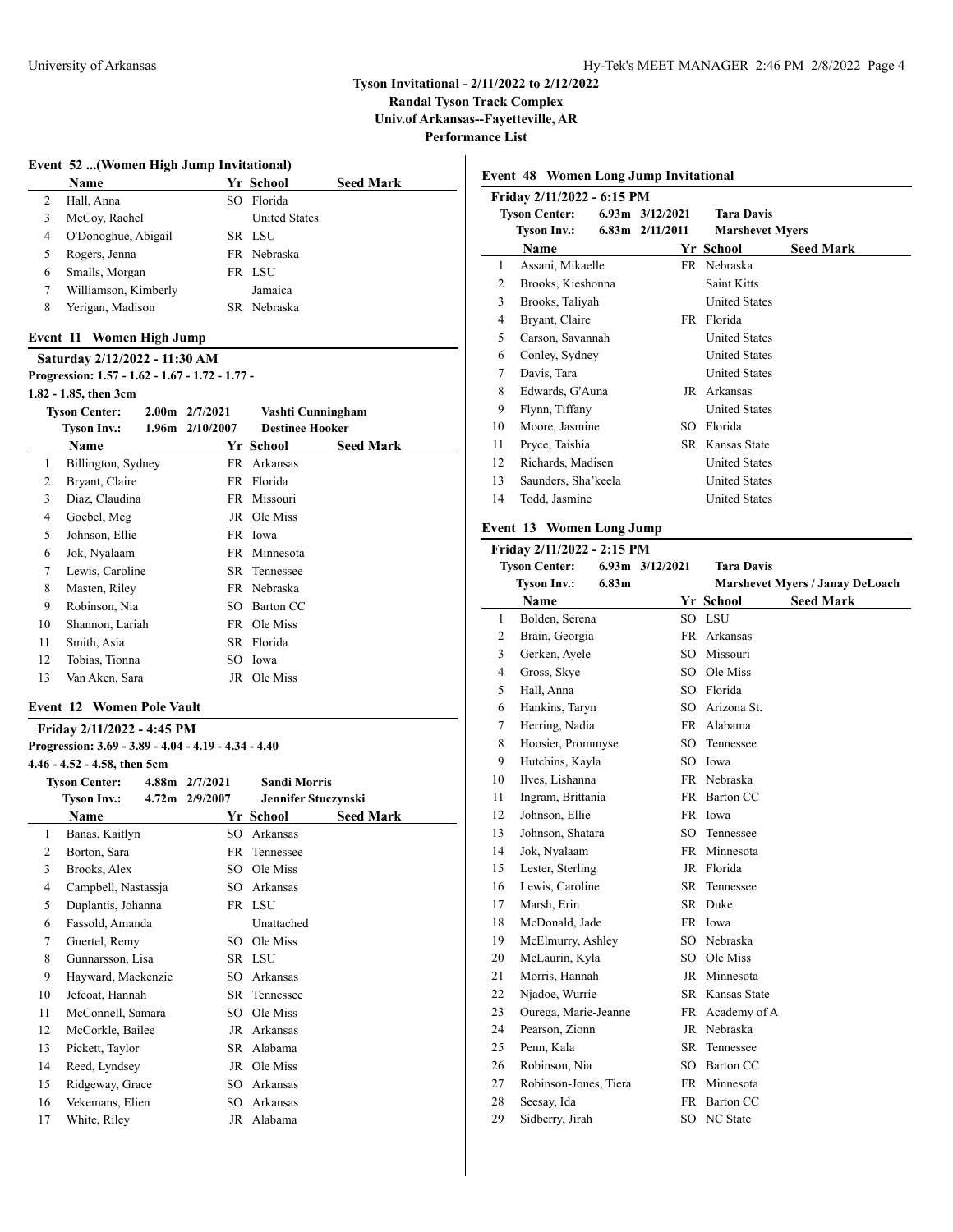**Randal Tyson Track Complex Univ.of Arkansas--Fayetteville, AR**

**Performance List**

#### **Event 13 ...(Women Long Jump)**

|    | <b>Name</b>       | Yr School       | <b>Seed Mark</b> |
|----|-------------------|-----------------|------------------|
| 30 | Smalls, Morgan    | FR LSU          |                  |
| 31 | Smith, Asia       | SR Florida      |                  |
| 32 | Sutton, Alonie    | SR Florida St   |                  |
| 33 | Taylor, Charisma  | JR Tennessee    |                  |
| 34 | Thomas, Darby     | SO Nebraska     |                  |
| 35 | Tobias, Tionna    | SO Iowa         |                  |
| 36 | Van Aken, Sara    | JR Ole Miss     |                  |
| 37 | Ward, Aysia       | FR Alabama      |                  |
| 38 | Williams, Velecia | FR Kansas State |                  |
|    |                   |                 |                  |

#### **Event 14 Women Triple Jump**

|                      | Saturday 2/12/2022 - 1:00 PM |  |                      |                          |                  |  |  |  |  |
|----------------------|------------------------------|--|----------------------|--------------------------|------------------|--|--|--|--|
| <b>Tyson Center:</b> |                              |  | $14.28m$ $2/11/2012$ | <b>Kimberly Williams</b> |                  |  |  |  |  |
|                      | <b>Tyson Inv.:</b>           |  | 14.28m 2/11/2012     | <b>Kimberly Williams</b> |                  |  |  |  |  |
|                      | Name                         |  |                      | Yr School                | <b>Seed Mark</b> |  |  |  |  |
| 1                    | Andre, Euphenie              |  | SO                   | Missouri                 |                  |  |  |  |  |
| 2                    | Bolden, Serena               |  | SO                   | <b>LSU</b>               |                  |  |  |  |  |
| 3                    | Cobb, Michelle               |  | JR                   | NC State                 |                  |  |  |  |  |
| 4                    | Fisher, Arianna              |  | JR                   | Missouri                 |                  |  |  |  |  |
| 5                    | Haeusler, Mara               |  | SO.                  | Missouri                 |                  |  |  |  |  |
| 6                    | Hooper, Natricia             |  |                      | SR Florida               |                  |  |  |  |  |
| 7                    | Hutchins, Kayla              |  | SO                   | Iowa                     |                  |  |  |  |  |
| 8                    | McDonald, Jade               |  |                      | FR Iowa                  |                  |  |  |  |  |
| 9                    | McElmurry, Ashley            |  |                      | SO Nebraska              |                  |  |  |  |  |
| 10                   | McKnight, Kyndal             |  |                      | SR LSU                   |                  |  |  |  |  |
| 11                   | McLaurin, Kyla               |  | SO.                  | Ole Miss                 |                  |  |  |  |  |
| 12                   | Moore, Jasmine               |  | SO                   | Florida                  |                  |  |  |  |  |
| 13                   | Ourega, Marie-Jeanne         |  |                      | FR Academy of A          |                  |  |  |  |  |
| 14                   | Pearson, Zionn               |  | JR                   | Nebraska                 |                  |  |  |  |  |
| 15                   | Penn, Kala                   |  | SR                   | Tennessee                |                  |  |  |  |  |
| 16                   | Pryce, Taishia               |  |                      | SR Kansas State          |                  |  |  |  |  |
| 17                   | Robinson-Jones, Tiera        |  | FR                   | Minnesota                |                  |  |  |  |  |
| 18                   | Sutton, Alonie               |  | <b>SR</b>            | Florida St               |                  |  |  |  |  |
| 19                   | Thomas, Darby                |  | SO                   | Nebraska                 |                  |  |  |  |  |
| 20                   | Torns, Alexis                |  | FR                   | Arkansas                 |                  |  |  |  |  |
| 21                   | Williams, Velecia            |  | FR -                 | Kansas State             |                  |  |  |  |  |

#### **Event 15 Women Shot Put**

|                      | Saturday 2/12/2022 - 2:00 PM |                  |     |                           |                            |  |  |  |  |  |
|----------------------|------------------------------|------------------|-----|---------------------------|----------------------------|--|--|--|--|--|
| <b>Tyson Center:</b> |                              | 19.89m 2/11/2012 |     | Jillian Camarena-Williams |                            |  |  |  |  |  |
|                      | Tyson Inv.: 19.89m 2/11/2012 |                  |     |                           | Jillian Camarena-Williams. |  |  |  |  |  |
|                      | <b>Name</b>                  |                  |     | Yr School                 | <b>Seed Mark</b>           |  |  |  |  |  |
| 1                    | Dunbar, Nickolette           |                  |     | SR Alabama                |                            |  |  |  |  |  |
| 2                    | Hart, Amber                  |                  |     | SR LSU                    |                            |  |  |  |  |  |
| 3                    | Heaven, Amani                |                  |     | SO Florida St             |                            |  |  |  |  |  |
| 4                    | Johansson, Axelina           |                  |     | FR Nebraska               |                            |  |  |  |  |  |
| 5                    | Latimer, Taylor              |                  |     | JR Nebraska               |                            |  |  |  |  |  |
| 6                    | Murrell-Ross, Kelsie         |                  |     | FR Barton CC              |                            |  |  |  |  |  |
| 7                    | Offenheiser, Emily           |                  | SO. | Missouri                  |                            |  |  |  |  |  |
| 8                    | Sewell, Jada                 |                  | SO. | Barton CC                 |                            |  |  |  |  |  |
| 9                    | Spencer, Marika              |                  |     | SO Nebraska               |                            |  |  |  |  |  |
| 10                   | Stauffer, Emily              |                  |     | SR Missouri               |                            |  |  |  |  |  |
|                      |                              |                  |     |                           |                            |  |  |  |  |  |

# **Event 16 Women Weight Throw Friday 2/11/2022 - 5:30 PM Tyson Center: 25.56m 3/10/2007 Brittany Riley Tyson Inv.: 23.79m 2/12/2005 Erin Gilreath Name Yr School Seed Mark** Cook, Megan JR Florida St Evans, Olivia JR Missouri Igberaese, Chelsea JR Alabama Kunza, Samantha SO Alabama 5 Latham, Efe FR Barton CC Latimer, Taylor JR Nebraska Oberdiek, Sydney JR Missouri Spencer, Marika SO Nebraska Stauffer, Emily SR Missouri

#### **Event 53 Men 60 Meter Dash Open Prelims**

|    | Friday 2/11/2022 - 4:10 PM |  |                    |                          |                  |  |  |
|----|----------------------------|--|--------------------|--------------------------|------------------|--|--|
|    | <b>Tyson Center:</b>       |  | $6.46$ $2/15/2003$ | <b>Terrence Trammell</b> |                  |  |  |
|    | <b>Tyson Inv.:</b>         |  | 6.46 2/15/2003     | <b>Terrence Trammell</b> |                  |  |  |
|    | Name                       |  |                    | Yr School                | <b>Seed Time</b> |  |  |
| 1  | Ajomale, Bolade            |  |                    | Canada                   |                  |  |  |
| 2  | Britt, Jamal               |  |                    | <b>United States</b>     |                  |  |  |
| 3  | Campbell, Michael          |  |                    | Jamaica                  |                  |  |  |
| 4  | Clark, Cade                |  |                    | Unattached               |                  |  |  |
| 5  | Douglas, Chris             |  |                    | Australia                |                  |  |  |
| 6  | Ellis, Nigel               |  |                    | Jamaica                  |                  |  |  |
| 7  | Gayle, Tajay               |  |                    | Jamaica                  |                  |  |  |
| 8  | Landen, Adam               |  |                    | Unattached               |                  |  |  |
| 9  | Lindsey, Link              |  |                    | Unattached               |                  |  |  |
| 10 | McCarter, Steffin          |  |                    | <b>United States</b>     |                  |  |  |
| 11 | Otuonye, Ifeanyichukwu     |  |                    | Turks & Caicos           |                  |  |  |
| 12 | Washington, Marqueze       |  |                    | <b>United States</b>     |                  |  |  |

#### **Event 57 Men 60 Meter Dash QUALIFYING Prelims**

|    | Friday 2/11/2022 - 3:30 PM                      |  |                |                          |                  |  |  |  |
|----|-------------------------------------------------|--|----------------|--------------------------|------------------|--|--|--|
|    | <b>Top 8 Times Advance To Preliminary Round</b> |  |                |                          |                  |  |  |  |
|    | <b>Tyson Center:</b>                            |  | 6.46 2/15/2003 | <b>Terrence Trammell</b> |                  |  |  |  |
|    | <b>Tyson Inv.:</b>                              |  | 6.46 2/15/2003 | <b>Terrence Trammell</b> |                  |  |  |  |
|    | Name                                            |  |                | Yr School                | <b>Seed Time</b> |  |  |  |
| 1  | Ayorinde, Ibrahim                               |  |                | JR Princeton             |                  |  |  |  |
| 2  | Carbone, Austin                                 |  |                | JR Princeton             |                  |  |  |  |
| 3  | Cunningham, Trey                                |  |                | SR Florida St            |                  |  |  |  |
| 4  | Duncan, Daniel                                  |  | SO.            | Princeton                |                  |  |  |  |
| 5  | Etherton, Luke                                  |  | SO.            | Ole Miss                 |                  |  |  |  |
| 6  | Feagin, Denzel                                  |  | SO.            | Florida St               |                  |  |  |  |
| 7  | Genereux, Pierce                                |  |                | JR Ole Miss              |                  |  |  |  |
| 8  | Higgins, Kenroy                                 |  |                | SO LSU                   |                  |  |  |  |
| 9  | Johnson, Kalil                                  |  |                | FR Iowa                  |                  |  |  |  |
| 10 | Kresley, Austin                                 |  |                | FR Iowa                  |                  |  |  |  |
| 11 | Lowery, Peyton                                  |  |                | JR Ole Miss              |                  |  |  |  |
| 12 | Madden, Xavier                                  |  | SO.            | Barton CC                |                  |  |  |  |
| 13 | Mahorn, Cameron                                 |  | SO.            | Florida                  |                  |  |  |  |
| 14 | Marshall Jr., Jamar                             |  | FR.            | Arizona St.              |                  |  |  |  |
| 15 | Martin, La'Rue                                  |  |                | FR Missouri              |                  |  |  |  |
|    |                                                 |  |                |                          |                  |  |  |  |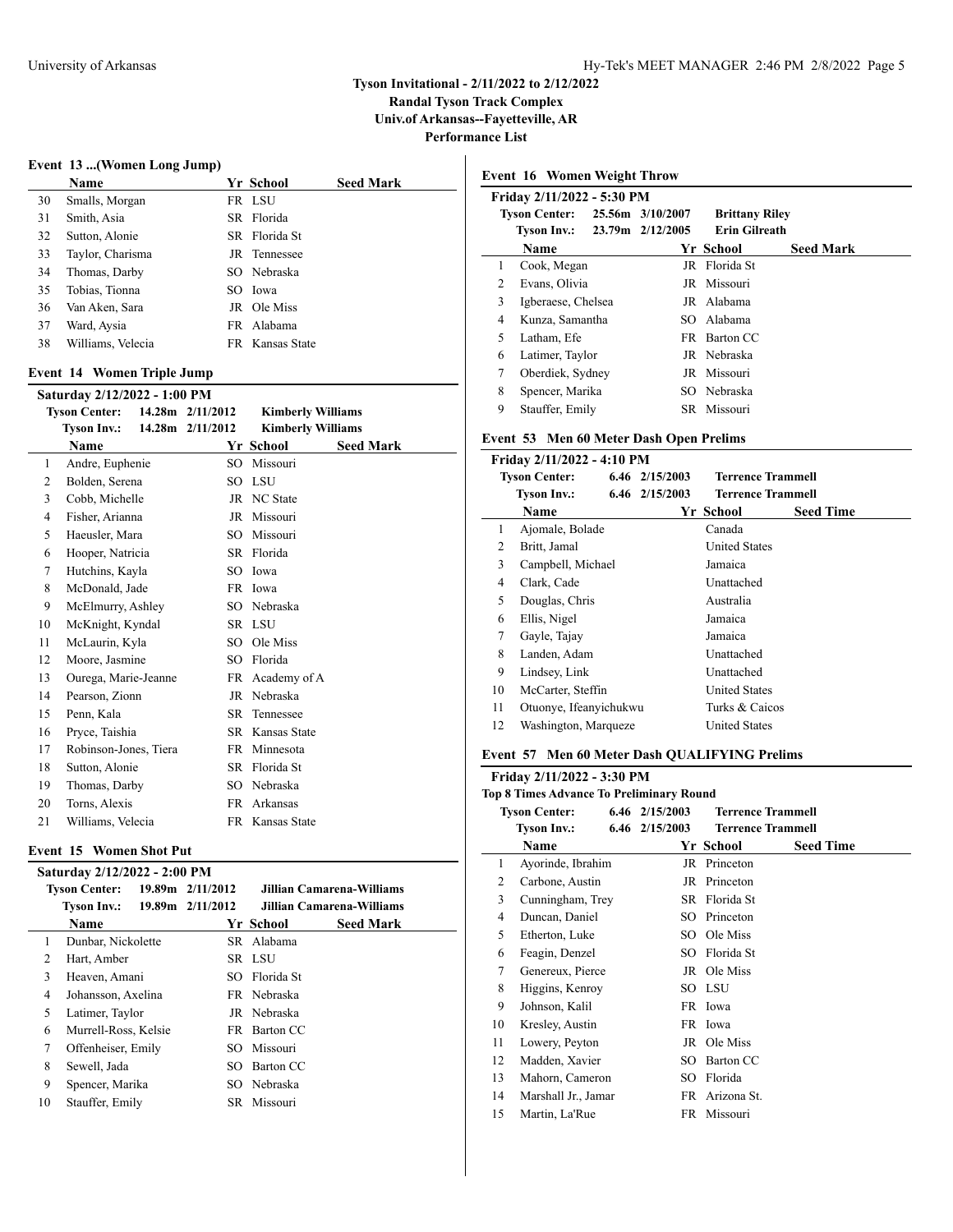**Randal Tyson Track Complex Univ.of Arkansas--Fayetteville, AR**

# **Performance List**

### **Event 57 ...(Men 60 Meter Dash QUALIFYING Prelims)**

|    | Name                  |     | Yr School     | <b>Seed Time</b> |
|----|-----------------------|-----|---------------|------------------|
| 16 | Moore, Ali            | SO. | Barton CC     |                  |
| 17 | Ndhlovu, Simang'Aliso |     | SR Princeton  |                  |
| 18 | Paissan, Lorenzo      | SO. | Nebraska      |                  |
| 19 | Phillips, Mason       | SR. | Alabama       |                  |
| 20 | Pinnock, Wayne        |     | FR Tennessee  |                  |
| 21 | Reed, Gratt           | SO. | Iowa          |                  |
| 22 | Reynolds, Kaden       |     | FR Princeton  |                  |
| 23 | Rhetta, Jekovan       |     | FR Alabama    |                  |
| 24 | Santana, Kemuel       | SR. | Florida       |                  |
| 25 | Sedaros, Zac          | FR. | Florida       |                  |
| 26 | Sholars, Gregory      |     | SR Princeton  |                  |
| 27 | Small, Almond         | FR. | Barton CC     |                  |
| 28 | Star, Ryan            | SO. | Ole Miss      |                  |
| 29 | Teer, Isaiah          | SO. | Ole Miss      |                  |
| 30 | Thomas, Josh          | FR. | Alabama       |                  |
| 31 | Thomas, Nyles         | SO. | Missouri      |                  |
| 32 | Turner, Roman         | SR  | Arkansas      |                  |
| 33 | Walker, Kalen         | SО  | Iowa          |                  |
| 34 | Washington, Connor    | FR. | Arkansas      |                  |
| 35 | Willis, Amir          | SO. | Florida St    |                  |
| 36 | Wren, Corey           |     | FR Florida St |                  |

#### **Event 21 Men 60 Meter Dash Prelims**

|                | Friday 2/11/2022 - 5:50 PM |                    |               |                          |  |  |  |  |
|----------------|----------------------------|--------------------|---------------|--------------------------|--|--|--|--|
|                | <b>Tyson Center:</b>       | 6.46 2/15/2003     |               | <b>Terrence Trammell</b> |  |  |  |  |
|                | <b>Tyson Inv.:</b>         | $6.46$ $2/15/2003$ |               | <b>Terrence Trammell</b> |  |  |  |  |
|                | <b>Name</b>                |                    | Yr School     | <b>Seed Time</b>         |  |  |  |  |
| 1              | Ashe, Favour               |                    | FR Tennessee  |                          |  |  |  |  |
| $\mathfrak{D}$ | Austin, PJ                 |                    | JR Florida    |                          |  |  |  |  |
| 3              | Banks, Taylor              |                    | SO Florida St |                          |  |  |  |  |
| 4              | Camel, Dorian              |                    | JR LSU        |                          |  |  |  |  |
| 5              | Davis, Tyler               |                    | SO Florida    |                          |  |  |  |  |
| 6              | Fleming, Da'Marcus         |                    | FR LSU        |                          |  |  |  |  |
| 7              | Martin, JoVaughn           |                    | SR Florida St |                          |  |  |  |  |
| 8              | Vanover, Dedrick           | JR                 | Florida       |                          |  |  |  |  |

## **Event 22 Men 200 Meter Dash**

|    | Saturday 2/12/2022 - 1:10 PM |  |                 |                         |                  |  |  |  |
|----|------------------------------|--|-----------------|-------------------------|------------------|--|--|--|
|    | <b>Tyson Center:</b>         |  | 20.10 3/11/2005 | <b>Wallace Spearmon</b> |                  |  |  |  |
|    | Tyson Inv.:                  |  | 20.19 2/16/2008 | <b>Wallace Spearmon</b> |                  |  |  |  |
|    | <b>Name</b>                  |  |                 | Yr School               | <b>Seed Time</b> |  |  |  |
| 1  | Ashford, Jayson              |  |                 | JR Missouri             |                  |  |  |  |
| 2  | Ayorinde, Ibrahim            |  |                 | JR Princeton            |                  |  |  |  |
| 3  | Britt, Jamal                 |  |                 | <b>United States</b>    |                  |  |  |  |
| 4  | Brunsman, Jacob              |  | SO.             | Missouri                |                  |  |  |  |
| 5  | Bynum, Emmanuel              |  |                 | SO Tennessee            |                  |  |  |  |
| 6  | Camel, Dorian                |  |                 | JR LSU                  |                  |  |  |  |
| 7  | Crisco, Antonio              |  |                 | FR Alabama              |                  |  |  |  |
| 8  | Davis, Tyler                 |  | SO.             | Florida                 |                  |  |  |  |
| 9  | Douglas, Chris               |  |                 | Australia               |                  |  |  |  |
| 10 | Drayden, Jalen               |  | SO.             | Arizona St.             |                  |  |  |  |
| 11 | Dryer, Elijah                |  |                 | SR Ole Miss             |                  |  |  |  |
| 12 | Duncan, Daniel               |  | SO.             | Princeton               |                  |  |  |  |
|    |                              |  |                 |                         |                  |  |  |  |

| 13 | Feagin, Denzel       | SО        | Florida St           |
|----|----------------------|-----------|----------------------|
| 14 | Fleming, Da'Marcus   |           | FR LSU               |
| 15 | Gordon, Ryan         |           | FR Arkansas          |
| 16 | Hays, Blake          |           | SO Missouri          |
| 17 | Hicks, Ashton        |           | JR LSU               |
| 18 | Higgins, Kenroy      |           | SO LSU               |
| 19 | Jefferson, Khullen   |           | FR Iowa              |
| 20 | Kerr, Kavian         |           | FR Kansas State      |
| 21 | Kresley, Austin      |           | FR Iowa              |
| 22 | Lemonious, Phillip   |           | SO Arkansas          |
| 23 | Lietz, Austin        |           | <b>United States</b> |
| 24 | Long, Corde          |           | FR Alabama           |
| 25 | Mahorn, Cameron      |           | SO Florida           |
| 26 | Martin, Damarre      |           | SO Florida St        |
| 27 | Martin, La'Rue       |           | FR Missouri          |
| 28 | Moore, Ali           |           | SO Barton CC         |
| 29 | Orogot, Tarsis       |           | FR Alabama           |
| 30 | Paissan, Lorenzo     |           | SO Nebraska          |
| 31 | Patterson, Jacory    |           | JR Florida           |
| 32 | Phillips, Mason      |           | SR Alabama           |
| 33 | Reed, Gratt          |           | SO Iowa              |
| 34 | Rhetta, Jekovan      |           | FR Alabama           |
| 35 | Richards, Chadrick   |           | FR Iowa              |
| 36 | Santana, Kemuel      |           | SR Florida           |
| 37 | Sedaros, Zac         |           | FR Florida           |
| 38 | Shedrick, Garrett    |           | SO Arizona St.       |
| 39 | Sholars, Gregory     | SR        | Princeton            |
| 40 | Simmons, Paris       |           | <b>United States</b> |
| 41 | Small, Almond        |           | FR Barton CC         |
| 42 | Smith, Aaron         |           | FR LSU               |
| 43 | Thomas, Josh         |           | FR Alabama           |
| 44 | Turner, Roman        |           | SR Arkansas          |
| 45 | Vigiano, Isaiah      |           | FR Missouri          |
| 46 | Washington, Connor   |           | FR Arkansas          |
| 47 | Washington, Marqueze |           | <b>United States</b> |
| 48 | Weaver, Matthew      |           | SO Alabama           |
| 49 | Willie, Ryan         |           | FR Florida           |
| 50 | Willis, Amir         |           | SO Florida St        |
| 51 | Woody, Drake         | <b>FR</b> | Iowa                 |
|    |                      |           |                      |

# **Event 23 Men 400 Meter Dash**

|              | Friday 2/11/2022 - 3:55 PM |  |                 |                        |                  |  |  |
|--------------|----------------------------|--|-----------------|------------------------|------------------|--|--|
|              | <b>Tyson Center:</b>       |  | 44.57 3/12/2005 | <b>Kerron Clement</b>  |                  |  |  |
|              | <b>Tyson Inv.:</b>         |  | 44.93 2/11/2005 | <b>LaShawn Merritt</b> |                  |  |  |
|              | <b>Name</b>                |  |                 | Yr School              | <b>Seed Time</b> |  |  |
| $\mathbf{1}$ | Allison, Champion          |  |                 | SR Florida             |                  |  |  |
| 2            | Anderson, Phillip          |  |                 | SO Arkansas            |                  |  |  |
| 3            | Archer, Devontie           |  |                 | Unattached             |                  |  |  |
| 4            | Ashford, Jayson            |  |                 | JR Missouri            |                  |  |  |
| 5            | Battle, Brandon            |  |                 | FR Arkansas            |                  |  |  |
| 6            | Benson II, James           |  |                 | JR Arkansas            |                  |  |  |
| 7            | Bradford, Telron           |  |                 | SO Barton CC           |                  |  |  |
| 8            | Brodie, Anthony            |  |                 | SO Florida             |                  |  |  |
| 9            | Brown, Anterius            |  |                 | <b>Saint Kitts</b>     |                  |  |  |
| 10           | Brown, Jalen               |  |                 | SR Arizona St.         |                  |  |  |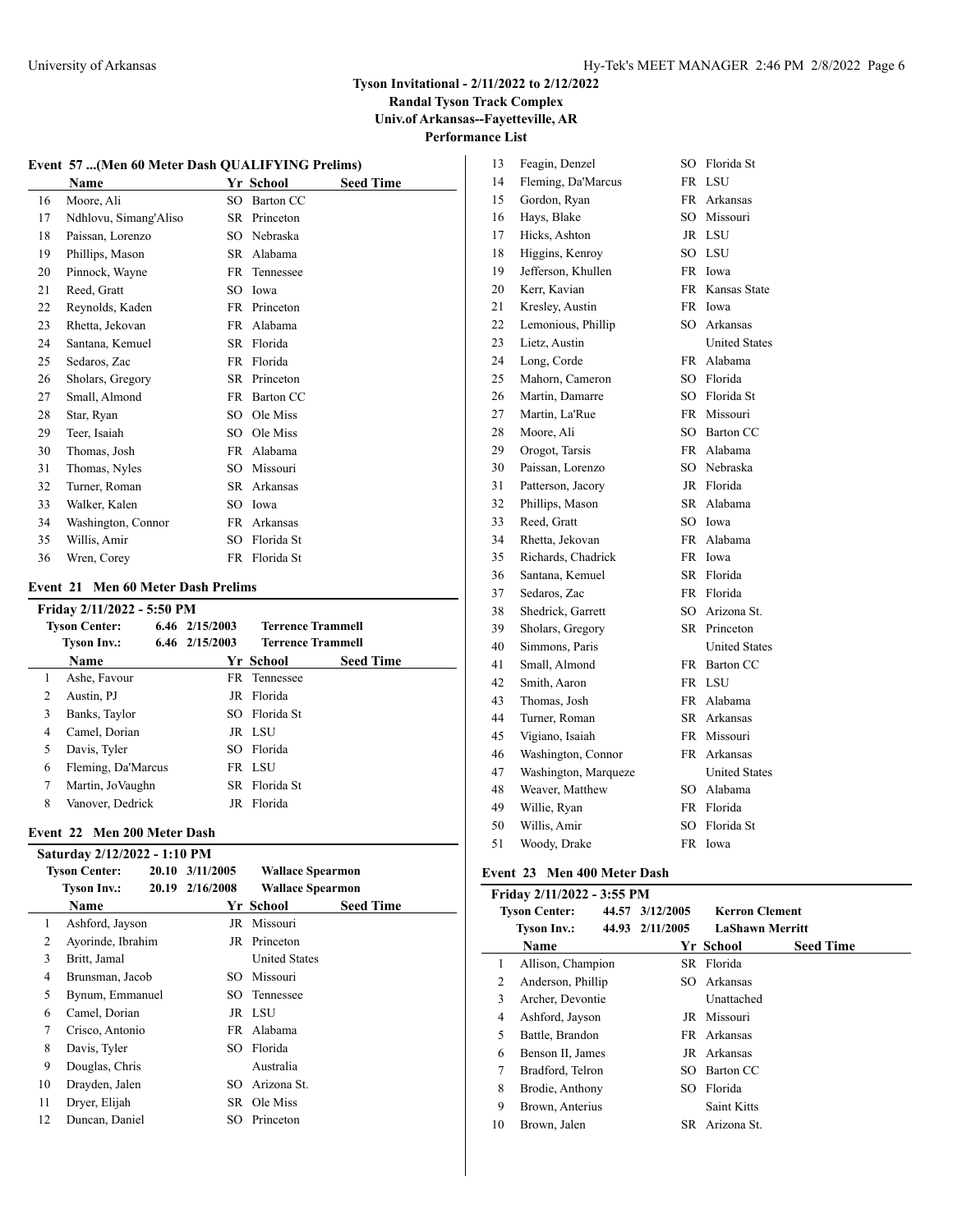$\overline{a}$ 

# **Tyson Invitational - 2/11/2022 to 2/12/2022**

**Randal Tyson Track Complex**

**Univ.of Arkansas--Fayetteville, AR**

# **Performance List**

| Event 23 (Men 400 Meter Dash) |  |  |  |  |  |
|-------------------------------|--|--|--|--|--|
|-------------------------------|--|--|--|--|--|

|    | Event 23 (Men 400 Meter Dash) |      |                                     |           |
|----|-------------------------------|------|-------------------------------------|-----------|
|    | <b>Name</b>                   |      | Yr_School                           | Seed Time |
| 11 | Brunsman, Jacob               | SO.  | Missouri                            |           |
| 12 | Bryson, Armando               | FR.  | Iowa                                |           |
| 13 | Butler, DaeQwan               |      | JR Florida St                       |           |
| 14 | Collier, Alex                 |      | FR Florida St                       |           |
| 15 | Crisco, Antonio               |      | FR Alabama                          |           |
| 16 | Daniel, Cameron               |      | FR Florida St                       |           |
| 17 | Dimon, Anderson               | SO.  | Princeton                           |           |
| 18 | Doyle, William                | SO   | Princeton                           |           |
| 19 | Elder, Clayton                | FR - | Alabama                             |           |
| 20 | Farr, Jeremy                  | SO.  | Arkansas                            |           |
| 21 | Felix, Gamali                 |      | SO Arizona St.                      |           |
| 22 | Forbes, Leander               |      | SR Alabama                          |           |
| 23 | Gillard, Jye                  | SO.  | Barton CC                           |           |
| 24 | Gillum, Julien                | JR   | Iowa                                |           |
| 25 | Gjetja, Klaudio               | SO.  | Princeton                           |           |
| 26 | Goodman, Kyle                 |      | <b>United States</b>                |           |
| 27 | Gordon, Ryan                  |      | FR Arkansas                         |           |
| 28 | Green, Miles                  |      | JR Florida                          |           |
| 29 | Griffith, Rasheeme            | SO.  | Tennessee                           |           |
| 30 | Gudgel, Spencer               | SO.  | Iowa                                |           |
| 31 | Hays, Blake                   | SO.  | Missouri                            |           |
| 32 | Hazel, Warren                 |      | <b>Saint Kitts</b>                  |           |
| 33 | Hicks, Ashton                 |      | JR LSU                              |           |
| 34 | Jefferson, Khullen            | FR   | Iowa                                |           |
| 35 | Jefferson, Phillip            | FR   | Iowa                                |           |
| 36 | Lawrence Jr., Wayne           | JR   | Iowa                                |           |
| 37 | Lietz, Austin                 |      | <b>United States</b>                |           |
| 38 | Madeus, Boaz                  |      | JR Arkansas                         |           |
| 39 | Mckiver, Jenoah               |      | FR Iowa                             |           |
| 40 | McRae, Khaleb                 | SO   | Alabama                             |           |
| 41 | Miley, Jacob                  | SO   | Florida                             |           |
| 42 | Milholen, James               | JR   | Arkansas                            |           |
| 43 | Montgomery IV, Blanchard      | SO   | Arkansas                            |           |
| 44 | Mosley, Elijah                | FR - | Barton CC                           |           |
| 45 | Mowatt, Kemar                 |      | Jamaica                             |           |
| 46 | Nwachukwu, Dubem              | JR   | Arizona St.                         |           |
| 47 | Ott, William                  |      | FR Florida St                       |           |
| 48 | Patterson, Jacory             |      | JR Florida                          |           |
| 49 | Phillippy, Michael            |      | SR Princeton                        |           |
| 50 | Richards, Chadrick            | FR   | Iowa                                |           |
| 51 | Rivera, James                 | SO   | Florida St                          |           |
| 52 | Robinson, Justin              | FR   | Arizona St.                         |           |
| 53 | Schwartz, Rhayko              | SR   | Arkansas                            |           |
| 54 | Serrano, Gabriel              | JR   | Alabama                             |           |
| 55 | Sieffert, Collin              | SR   | Florida                             |           |
|    |                               |      |                                     |           |
| 56 | Simmons, Paris                |      | Saint Kitts<br><b>United States</b> |           |
| 57 | Simmons, Paris                |      |                                     |           |
| 58 | Smith, Aaron                  | FR   | LSU                                 |           |
| 59 | Steward, Everett              | FR   | Iowa                                |           |
| 60 | Topfer, Ladislav              | SO   | Princeton                           |           |
| 61 | Vigiano, Isaiah               | FR   | Missouri                            |           |
| 62 | Watkins, Sean                 | FR   | Florida St                          |           |
| 63 | Weaver, Matthew               | SO   | Alabama                             |           |

| 64 | Williams, Cedric | FR Barton CC |
|----|------------------|--------------|
| 65 | Willie, Ryan     | FR Florida   |
| 66 | Winston, Grover  | SO Alabama   |
| 67 | Woody, Drake     | FR Iowa      |

## **Event 24 Men 800 Meter Run**

|                      | Saturday 2/12/2022 - 12:45 PM |                   |                     |                       |                  |  |  |  |
|----------------------|-------------------------------|-------------------|---------------------|-----------------------|------------------|--|--|--|
| <b>Tyson Center:</b> |                               | 1:44.37 1/31/2021 | <b>Bryce Hoppel</b> |                       |                  |  |  |  |
|                      | <b>Tyson Inv.:</b>            |                   | 1:45.59 2/13/2021   | <b>Charlie Hunter</b> |                  |  |  |  |
|                      | <b>Name</b>                   |                   |                     | Yr School             | <b>Seed Time</b> |  |  |  |
| 1                    | Alvarez, Anthonie             |                   |                     | Unattached            |                  |  |  |  |
| 2                    | Banks, Ricardo                |                   |                     | JR Arkansas           |                  |  |  |  |
| 3                    | Bartholomew, Jadon            |                   |                     | FR Arkansas           |                  |  |  |  |
| 4                    | Brown, Dalton                 |                   |                     | SR Florida            |                  |  |  |  |
| 5                    | Carney, Ethan                 |                   |                     | FR Arkansas           |                  |  |  |  |
| 6                    | Conrad, Christopher           |                   |                     | SR Missouri           |                  |  |  |  |
| 7                    | Daigle, Thomas                |                   |                     | JR LSU                |                  |  |  |  |
| 8                    | Foucha, Sukeil                |                   | SO.                 | Florida St            |                  |  |  |  |
| 9                    | Goodman, Kyle                 |                   |                     | <b>United States</b>  |                  |  |  |  |
| 10                   | Harding, Matthew              |                   |                     | SR Missouri           |                  |  |  |  |
| 11                   | Helmerich, Davis              |                   |                     | FR Missouri           |                  |  |  |  |
| 12                   | Helmlinger, Kameron           |                   | SO.                 | Tennessee             |                  |  |  |  |
| 13                   | Hoots, Joe                    |                   | JR                  | Tennessee             |                  |  |  |  |
| 14                   | Kay, Alex                     |                   | SO.                 | Tennessee             |                  |  |  |  |
| 15                   | Martin, Johnny                |                   |                     | FR Missouri           |                  |  |  |  |
| 16                   | Peimann, Trevor               |                   |                     | FR Missouri           |                  |  |  |  |
| 17                   | Ruskin, Chase                 |                   |                     | SO Florida            |                  |  |  |  |
| 18                   | Russell, Leroy                |                   | SO.                 | Arkansas              |                  |  |  |  |
| 19                   | Simmons, Paris                |                   |                     | <b>Saint Kitts</b>    |                  |  |  |  |
| 20                   | Suggs, Cason                  |                   |                     | SR Missouri           |                  |  |  |  |
| 21                   | Swann, Justin                 |                   | FR                  | Tennessee             |                  |  |  |  |
| 22                   | Taylor, Kieran                |                   |                     | SR Arkansas           |                  |  |  |  |
| 23                   | Tomlyanovich, TJ              |                   |                     | FR Arkansas           |                  |  |  |  |
| 24                   | Warner, Jack                  |                   |                     | FR Missouri           |                  |  |  |  |

## **Event 25 Men 1 Mile Run**

| Saturday 2/12/2022 - 2:30 PM |                                 |  |                   |                      |                  |  |
|------------------------------|---------------------------------|--|-------------------|----------------------|------------------|--|
|                              | Tyson Center: 3:49.89 2/11/2005 |  |                   | <b>Bernard Lagat</b> |                  |  |
|                              | Tyson Inv.:                     |  | 3:49.89 2/11/2005 | <b>Bernard Lagat</b> |                  |  |
|                              | Name                            |  |                   | Yr School            | <b>Seed Time</b> |  |
| 1                            | Basten, Isaac                   |  | SO.               | Drake                |                  |  |
| 2                            | Beer, Angus                     |  | SO.               | Missouri             |                  |  |
| 3                            | Brown, Junious                  |  |                   | FR Florida St        |                  |  |
| 4                            | George, Luke                    |  | JR                | Arkansas             |                  |  |
| 5                            | Hall, Nathan                    |  | SR -              | Missouri             |                  |  |
| 6                            | Hamilton, Garrett               |  |                   | SO LSU               |                  |  |
| 7                            | Harrison, Rheinhardt            |  |                   | Unattached           |                  |  |
| 8                            | Malebana, Dais                  |  |                   | SR Nebraska          |                  |  |
| 9                            | Mata, Ryan                      |  | FR.               | Missouri             |                  |  |
| 10                           | Meyer, Brett                    |  |                   | <b>United States</b> |                  |  |
| 11                           | Morris, Blake                   |  | FR.               | Missouri             |                  |  |
| 12                           | Owens, Matthew                  |  | SR                | Florida St           |                  |  |
| 13                           | Prodanov, Martin                |  | JR                | Missouri             |                  |  |
| 14                           | Schmidt, Jonathan               |  | SO.               | Missouri             |                  |  |
| 15                           | Shearer, Ben                    |  | FR                | Arkansas             |                  |  |
|                              |                                 |  |                   |                      |                  |  |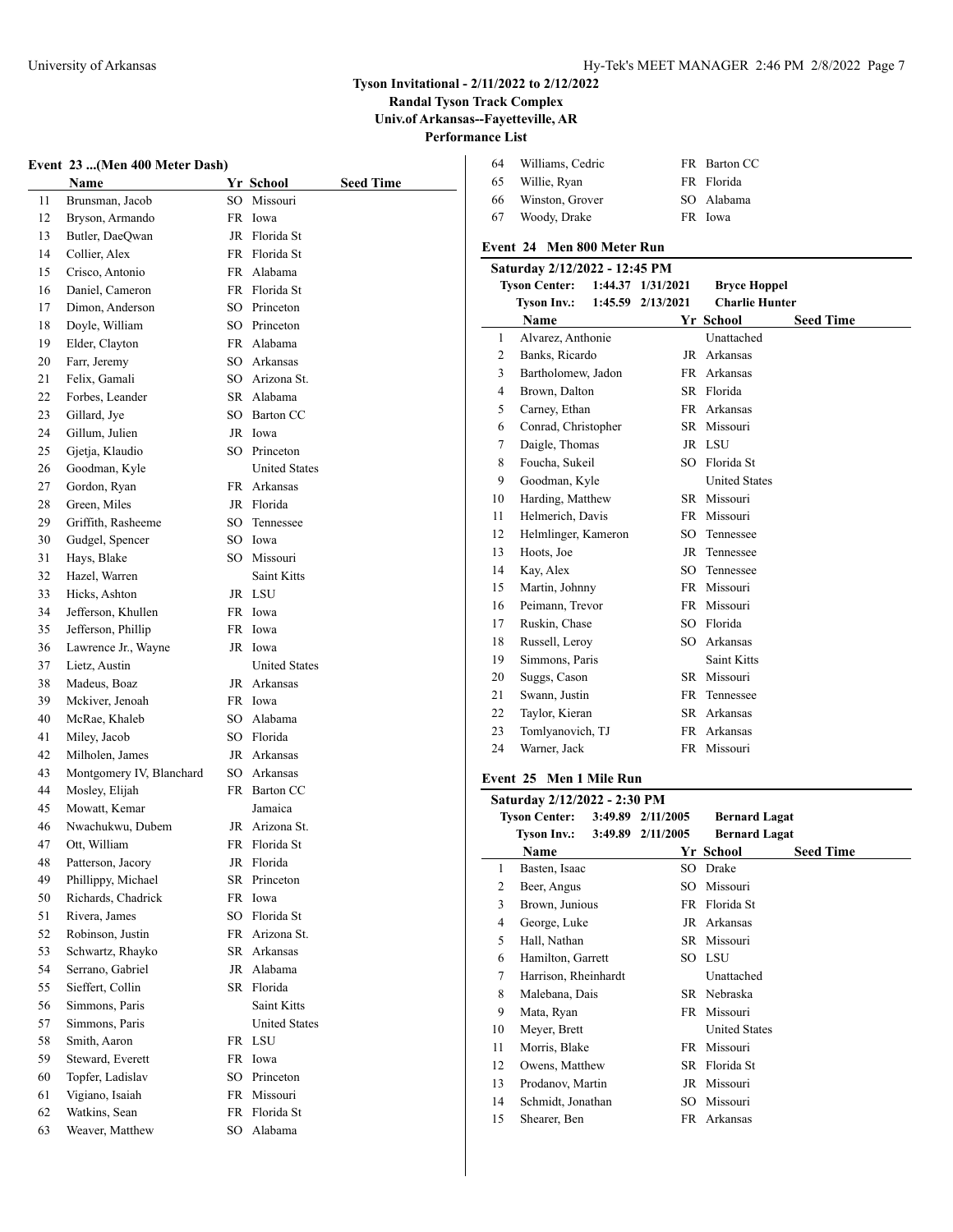**Randal Tyson Track Complex Univ.of Arkansas--Fayetteville, AR**

 $\overline{a}$ 

**Performance List**

## **Event 25 ...(Men 1 Mile Run)**

|    | <b>Name</b>        | Yr School   | <b>Seed Time</b> |
|----|--------------------|-------------|------------------|
| 16 | Walsh, Liam        | Unattached  |                  |
| 17 | Wilhite, Marquette | SO Missouri |                  |
| 18 | Winkler, Luke      | FR Missouri |                  |
| 19 | Worley, Quentin    | FR Missouri |                  |

# **Event 26 Men 3000 Meter Run**

## **Friday 2/11/2022 - 6:20 PM**

|    | <b>Tyson Center:</b> | 7:35.65 2/10/2006 | <b>Boaz Cheboiywo</b> |                  |
|----|----------------------|-------------------|-----------------------|------------------|
|    | <b>Tyson Inv.:</b>   | 7:35.65 2/10/2006 | <b>Boaz Cheboiywo</b> |                  |
|    | Name                 |                   | Yr School             | <b>Seed Time</b> |
| 1  | Abebe, Shimales      | SO                | Oklahoma City         |                  |
| 2  | Chhikara, Chandon    |                   | Unattached            |                  |
| 3  | Field, Sam           | SO                | Florida St            |                  |
| 4  | Hall, Nathan         | SR.               | Missouri              |                  |
| 5  | Hilton, Lexington    |                   | Unattached            |                  |
| 6  | Martin, Cade         |                   | FR LSU                |                  |
| 7  | Martinez, Andy       | SO                | Florida St            |                  |
| 8  | McLeod, Jacob        |                   | Unattached            |                  |
| 9  | Morris, Blake        | FR.               | Missouri              |                  |
| 10 | Peimann, Trevor      | FR.               | Missouri              |                  |
| 11 | Persyn, Carter       | SR.               | Arkansas              |                  |
| 12 | Pottorff, Caleb      | JR                | Florida St            |                  |
| 13 | Romanow, Tommy       | FR.               | Arkansas              |                  |
| 14 | Shearer, Josh        | FR                | Arkansas              |                  |
| 15 | Talbi, Zouhair       | JR                | Oklahoma City         |                  |
| 16 | Vodacek, John        |                   | <b>United States</b>  |                  |
| 17 | Wilhite, Marquette   | SO                | Missouri              |                  |
| 18 | Williams, Jack       |                   | Unattached            |                  |
| 19 | Worley, Quentin      | FR.               | Missouri              |                  |
|    |                      |                   |                       |                  |

### **Event 27 Men 5000 Meter Run**

|   | Saturday 2/12/2022 - 2:50 PM     |  |                    |                  |  |  |  |  |
|---|----------------------------------|--|--------------------|------------------|--|--|--|--|
|   | Tyson Center: 13:17.89 2/13/2009 |  | <b>Bekana Daba</b> |                  |  |  |  |  |
|   | Tyson Inv.: 13:17.89 2/13/2009   |  | <b>Bekana Daba</b> |                  |  |  |  |  |
|   | Name                             |  | Yr School          | <b>Seed Time</b> |  |  |  |  |
|   | Abebe, Shimales                  |  | SO Oklahoma City   |                  |  |  |  |  |
| 2 | Cloud, Zachary                   |  | FR Florida St      |                  |  |  |  |  |
| 3 | Field, Sam                       |  | SO Florida St      |                  |  |  |  |  |
| 4 | Griffith, Silas                  |  | JR Florida St      |                  |  |  |  |  |
| 5 | Holmes, Jacob                    |  | SO Florida St      |                  |  |  |  |  |
| 6 | Leachman, Zach                   |  | FR Florida St      |                  |  |  |  |  |
| 7 | Newland, Matthew                 |  | JR Florida St      |                  |  |  |  |  |
| 8 | Pottorff, Caleb                  |  | JR Florida St      |                  |  |  |  |  |
| 9 | Talbi, Zouhair                   |  | JR Oklahoma City   |                  |  |  |  |  |

## **Event 59 Men 60 Meter Hurdles QUALIFYING Prelims**

# **Friday 2/11/2022 - 3:00 PM**

| <b>Top 8 Times Advance To Preliminary Round</b> |                      |  |                |                       |                          |  |  |
|-------------------------------------------------|----------------------|--|----------------|-----------------------|--------------------------|--|--|
|                                                 | <b>Tyson Center:</b> |  | 7.35 1/24/2021 | <b>Grant Holloway</b> |                          |  |  |
|                                                 | <b>Tyson Inv.:</b>   |  | 7.42 2/15/2003 |                       | <b>Terrence Trammell</b> |  |  |
|                                                 | <b>Name</b>          |  |                | Yr School             | <b>Seed Time</b>         |  |  |
|                                                 | Aigbekaen, Jovan     |  |                | SO Princeton          |                          |  |  |
|                                                 | Bhastekar, Etamar    |  |                | SR Arkansas           |                          |  |  |
|                                                 |                      |  |                |                       |                          |  |  |

| 3              | Bogan, Shaka             | FR        | Arkansas     |
|----------------|--------------------------|-----------|--------------|
| $\overline{4}$ | Braverman, Josh          | SR        | Iowa         |
| 5              | Broadnax, Kenney         | SR        | Ole Miss     |
| 6              | Brown, Spencer           |           | JR Ole Miss  |
| 7              | Charles, Zachary         |           | SO Missouri  |
| 8              | Genereux, Pierce         |           | JR Ole Miss  |
| 9              | Johnson, Kalil           |           | FR Iowa      |
| 10             | Kreutzer, Albert         | FR -      | Princeton    |
| 11             | Lewis-Banks, Matthew     |           | JR Arkansas  |
| 12             | Long, Corde              | FR        | Alabama      |
| 13             | Madeus, Boaz             | JR        | Arkansas     |
| 14             | McKinzy Jr., Chris       |           | SO Missouri  |
| 15             | Montgomery IV, Blanchard | $SO^-$    | Arkansas     |
| 16             | Owens, Ayden             |           | SO Arkansas  |
| 17             | Paige, Chris             |           | FR Princeton |
| 18             | Paige, Keirston          |           | SO Ole Miss  |
| 19             | Powdar, Kurt             |           | SO Florida   |
| 20             | Reed, Gratt              | SO.       | Iowa         |
| 21             | Sims, Brevin             |           | FR Arkansas  |
| 22             | Skyers, Osaji            |           | JR Florida   |
| 23             | Spejcher, Daniel         |           | SO Arkansas  |
| 24             | Stravato, Joseph         | FR        | Florida      |
| 25             | West, Austin             | $SO^-$    | Iowa         |
| 26             | Whitfield, Taraje        |           | SR Princeton |
| 27             | Williams, Dayllin        |           | SO Barton CC |
| 28             | Williams, Tyson          | <b>FR</b> | Florida St   |
| 29             | Young, Ahmad             | SR        | Ole Miss     |

## **Event 28 Men 60 Meter Hurdles Prelims**

|   | Friday 2/11/2022 - 5:20 PM |  |                |                       |                          |  |  |  |
|---|----------------------------|--|----------------|-----------------------|--------------------------|--|--|--|
|   | <b>Tyson Center:</b>       |  | 7.35 1/24/2021 | <b>Grant Holloway</b> |                          |  |  |  |
|   | Tyson Inv.:                |  | 7.42 2/15/2003 |                       | <b>Terrance Trammell</b> |  |  |  |
|   | <b>Name</b>                |  |                | Yr School             | <b>Seed Time</b>         |  |  |  |
| 1 | Brown, Christian           |  |                | SR Princeton          |                          |  |  |  |
| 2 | Conway, Grant              |  |                | SO Iowa               |                          |  |  |  |
| 3 | Cunningham, Trey           |  |                | SR Florida St         |                          |  |  |  |
| 4 | Edwards Jr., Eric          |  |                | JR LSU                |                          |  |  |  |
| 5 | Gilbert, Tre'Bien          |  |                | JR Arkansas           |                          |  |  |  |
| 6 | Lemonious, Phillip         |  |                | SO Arkansas           |                          |  |  |  |
| 7 | Luff, Darius               |  |                | SO Nebraska           |                          |  |  |  |
| 8 | Marshall Jr., Jamar        |  |                | FR Arizona St.        |                          |  |  |  |

## **Event 55 Men 60 Meter Hurdles Open**

|   | Friday 2/11/2022 - 6:50 PM |                |                          |                  |  |
|---|----------------------------|----------------|--------------------------|------------------|--|
|   | <b>Tyson Center:</b>       | 7.35 1/24/2021 | <b>Grant Holloway</b>    |                  |  |
|   | Tyson Inv.:                | 7.42 2/15/2003 | <b>Terrance Trammell</b> |                  |  |
|   | <b>Name</b>                |                | Yr School                | <b>Seed Time</b> |  |
|   | Agodu, Chimezie            |                | Nigeria                  |                  |  |
| 2 | Britt, Jamal               |                | <b>United States</b>     |                  |  |
| 3 | Daniels, Joey              |                | Canada                   |                  |  |
| 4 | Douglas, Chris             |                | Australia                |                  |  |
|   | Levy, Ronald               |                | Jamaica                  |                  |  |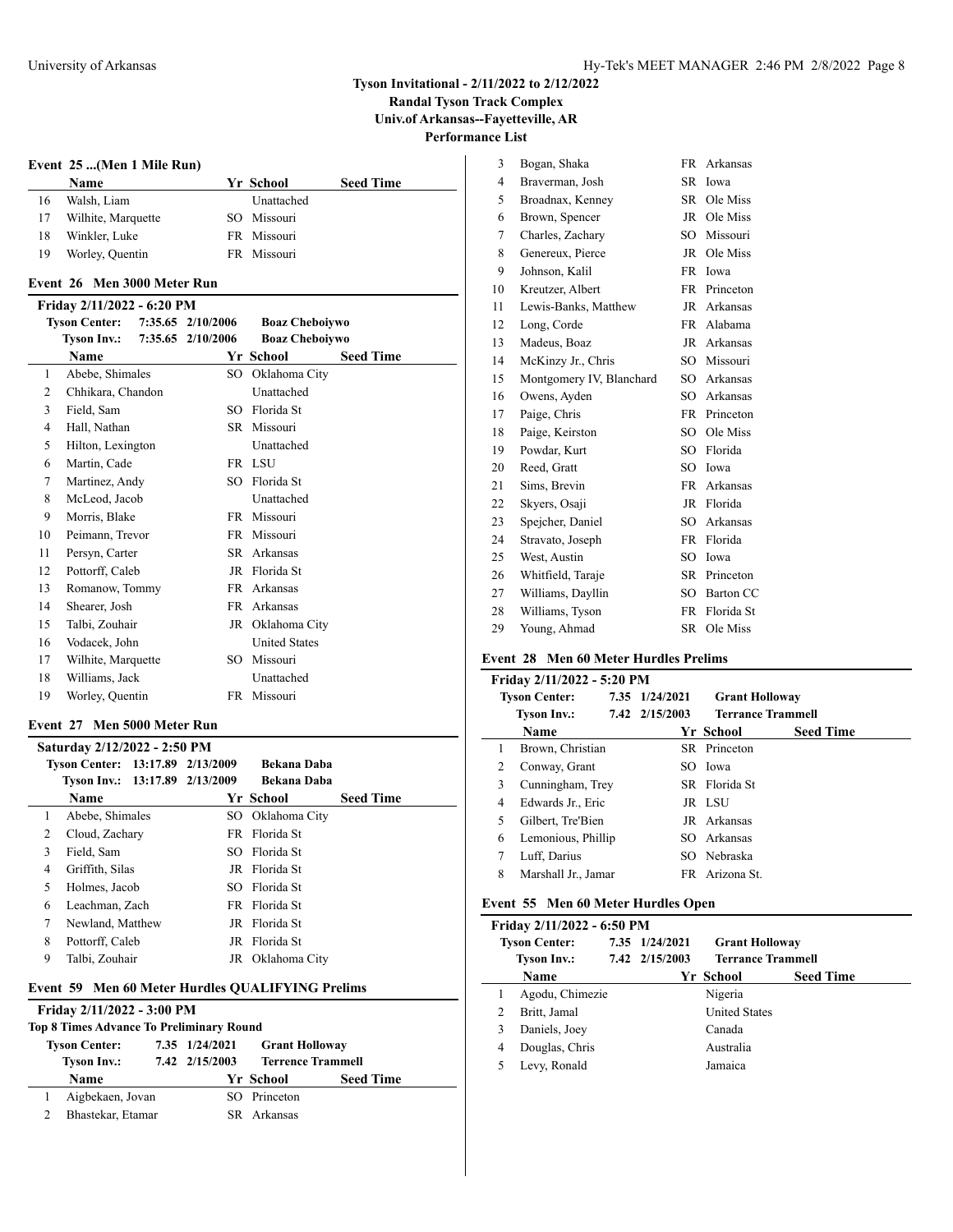**Randal Tyson Track Complex**

**Univ.of Arkansas--Fayetteville, AR**

**Performance List**

|                          | Event 29 Men 4x400 Meter Relay                  |  |       |                  |  |
|--------------------------|-------------------------------------------------|--|-------|------------------|--|
|                          | Saturday 2/12/2022 - 3:25 PM                    |  |       |                  |  |
|                          | Tyson Center: 3:01.96 2/11/2006                 |  |       |                  |  |
|                          | K Clement, W Spearmon, Williamson, J Wariner    |  |       |                  |  |
|                          | Tyson Inv.: 3:01.96 2/11/2006                   |  |       |                  |  |
|                          | K Clement, W Spearmon, D Williamsson, J Wariner |  |       |                  |  |
|                          | Team                                            |  | Relay | <b>Seed Time</b> |  |
| 1                        | Alabama                                         |  |       |                  |  |
| 2                        | Alabama                                         |  | B     |                  |  |
| 3                        | Arizona St.                                     |  |       |                  |  |
| 4                        | Arkansas                                        |  |       |                  |  |
| $\overline{\phantom{0}}$ | Arkansas                                        |  | B     |                  |  |
| 6                        | Arkansas                                        |  | C     |                  |  |
| 7                        | Barton CC                                       |  |       |                  |  |
| 8                        | Florida                                         |  |       |                  |  |
| $\sim$                   | $T^*$ $T^*$ $T^*$                               |  |       |                  |  |

|    | $\sim$     |   |
|----|------------|---|
| 8  | Florida    |   |
| -9 | Florida St |   |
| 10 | Iowa       |   |
| 11 | Iowa       | B |
| 12 | Iowa       | C |
| 13 | Missouri   |   |
| 14 | Princeton  |   |
| 15 | Tennessee  |   |
| 16 | Tennessee  | B |

## **Event 31 Men High Jump**

## **Saturday 2/12/2022 - 12:30 PM**

|    | <b>Progresssion:</b>                    |                    |                      |                                |
|----|-----------------------------------------|--------------------|----------------------|--------------------------------|
|    | <b>Tyson Center:</b>                    | $2.35m$ $3/9/2013$ | <b>Derek Drouin</b>  |                                |
|    | <b>Tyson Inv.:</b><br>2.33 <sub>m</sub> |                    |                      | A Manson / E Kynard / V Turner |
|    | Name                                    |                    | Yr School            | <b>Seed Mark</b>               |
| 1  | Brown, Quinton                          | SO                 | Missouri             |                                |
| 2  | Clark, Adam                             | FR                 | Arkansas             |                                |
| 3  | Clatworthy, Seb                         |                    | FR Princeton         |                                |
| 4  | Conner, Mayson                          | JR                 | Nebraska             |                                |
| 5  | Cortes Gonzalez, Daniel                 | SO.                | Academy of A         |                                |
| 6  | Ferrari, Tomas                          | SO.                | Arkansas             |                                |
| 7  | Gordon, Allen                           |                    | SR Ole Miss          |                                |
| 8  | Hoffer, Michael                         |                    | JR Nebraska          |                                |
| 9  | Hogan, John                             | FR                 | Princeton            |                                |
| 10 | Hollis, Jeff                            | SR.                | Princeton            |                                |
| 11 | Matamoros, Christian                    | SO                 | Arkansas             |                                |
| 12 | Rounds, Ronnie                          | SO.                | LSU                  |                                |
| 13 | Sullivan, Darryl                        |                    | <b>United States</b> |                                |
| 14 | West, Austin                            | SO                 | Iowa                 |                                |
|    | <b>Fyont 32. Mon Dolo Vault</b>         |                    |                      |                                |

#### **Event 32 Men Pole Vault**

| Saturday 2/12/2022 - 1:30 PM<br><b>Progression:</b> |                    |                 |                     |                     |                  |  |  |
|-----------------------------------------------------|--------------------|-----------------|---------------------|---------------------|------------------|--|--|
| <b>Tyson Center:</b>                                |                    | 5.93m 3/13/2021 | <b>KC</b> Lightfoot |                     |                  |  |  |
|                                                     | <b>Tyson Inv.:</b> |                 | 5.90m 2/14/2015     | <b>Shawn Barber</b> |                  |  |  |
|                                                     | Name               |                 |                     | Yr School           | <b>Seed Mark</b> |  |  |
|                                                     | Amore, Frankie     |                 |                     | FR Ole Miss         |                  |  |  |
| 2                                                   | Bhastekar, Etamar  |                 |                     | SR Arkansas         |                  |  |  |
|                                                     | Derriso, Cross     |                 |                     | FR Alabama          |                  |  |  |
|                                                     |                    |                 |                     |                     |                  |  |  |

|    | Genereux, Pierce   |     | JR Ole Miss          |
|----|--------------------|-----|----------------------|
| 5  | Guttormsen, Simen  |     | JR Princeton         |
| 6  | Guttormsen, Sondre |     | JR Princeton         |
| 7  | Irwin, Andrew      |     | <b>United States</b> |
| 8  | Maberry, Ford      |     | FR Ole Miss          |
| 9  | Martinez, Louis    |     | FR Alabama           |
| 10 | Nelson, Rhett      |     | FR Arkansas          |
| 11 | Soto, Yariel       | SO. | Tennessee            |
| 12 | Walden, Miles      |     | Ole Miss             |

## **Event 47 Men Long Jump Invitational**

| Friday 2/11/2022 - 6:00 PM |                        |  |                     |                             |                  |  |  |
|----------------------------|------------------------|--|---------------------|-----------------------------|------------------|--|--|
|                            | <b>Tyson Center:</b>   |  | $8.45m$ $3/12/2021$ | <b>JuVaughn Harrison</b>    |                  |  |  |
|                            | <b>Tyson Inv.:</b>     |  | 8.41m 2/13/2004     | <b>Savante Stringfellow</b> |                  |  |  |
|                            | <b>Name</b>            |  |                     | Yr School                   | <b>Seed Mark</b> |  |  |
| 1                          | Baker, John            |  |                     | FR Arkansas                 |                  |  |  |
| 2                          | Brown, Ryan            |  |                     | JR Arkansas                 |                  |  |  |
| 3                          | Coke, Shakwon          |  |                     | SO Barton CC                |                  |  |  |
| 4                          | Douglas, Ja'Von        |  |                     | SR NC State                 |                  |  |  |
| 5                          | Grimes, Isaac          |  |                     | SR Florida St               |                  |  |  |
| 6                          | Howard, Shane          |  |                     | Ireland                     |                  |  |  |
| 7                          | Lawson, Jarrion        |  |                     | <b>United States</b>        |                  |  |  |
| 8                          | Lindsey, Link          |  |                     | Unattached                  |                  |  |  |
| 9                          | McCarter, Steffin      |  |                     | <b>United States</b>        |                  |  |  |
| 10                         | McLeod, Carey          |  |                     | JR Tennessee                |                  |  |  |
| 11                         | Nairn, Laquan          |  |                     | <b>Bahamas</b>              |                  |  |  |
| 12                         | Otuonye, Ifeanyichukwu |  |                     | Turks & Caicos              |                  |  |  |
| 13                         | Pinnock, Wayne         |  | FR.                 | Tennessee                   |                  |  |  |
|                            |                        |  |                     |                             |                  |  |  |

# **Event 33 Men Long Jump**

| Friday 2/11/2022 - 2:45 PM |                           |  |                 |                             |                  |  |  |  |
|----------------------------|---------------------------|--|-----------------|-----------------------------|------------------|--|--|--|
|                            | <b>Tyson Center:</b>      |  | 8.45m 3/12/2021 | <b>JuVaughn Harrison</b>    |                  |  |  |  |
|                            | <b>Tyson Inv.:</b>        |  | 8.41m 2/13/2004 | <b>Savante Stringfellow</b> |                  |  |  |  |
|                            | <b>Name</b>               |  |                 | Yr School                   | <b>Seed Mark</b> |  |  |  |
| 1                          | Alexander, Chris          |  |                 | SO NC State                 |                  |  |  |  |
| $\overline{c}$             | Atkinstall-Daley, Iangelo |  |                 | FR Ole Miss                 |                  |  |  |  |
| 3                          | Austin, PJ                |  |                 | JR Florida                  |                  |  |  |  |
| $\overline{4}$             | Brown, Spencer            |  |                 | JR Ole Miss                 |                  |  |  |  |
| 5                          | Bullock, Ji'eem           |  |                 | FR LSU                      |                  |  |  |  |
| 6                          | Carter, James             |  |                 | JR Iowa                     |                  |  |  |  |
| 7                          | Chance, Jalen             |  |                 | SO Florida                  |                  |  |  |  |
| 8                          | Clemons, Malcolm          |  |                 | FR Florida                  |                  |  |  |  |
| 9                          | Collins, Julian           |  |                 | FR Alabama                  |                  |  |  |  |
| 10                         | Davis, Jamar              |  |                 | SO NC State                 |                  |  |  |  |
| 11                         | Davis, Jeremiah           |  |                 | FR Florida St               |                  |  |  |  |
| 12                         | Edwards, Apalos           |  |                 | FR LSU                      |                  |  |  |  |
| 13                         | Etherton, Luke            |  | SO.             | Ole Miss                    |                  |  |  |  |
| 14                         | Gordon, Allen             |  |                 | SR Ole Miss                 |                  |  |  |  |
| 15                         | Hoffer, Michael           |  |                 | JR Nebraska                 |                  |  |  |  |
| 16                         | Holloway II, Michael      |  | SO              | Florida                     |                  |  |  |  |
| 17                         | Ineh, Emmanuel            |  | SO.             | Alabama                     |                  |  |  |  |
| 18                         | Kerr, Kavian              |  |                 | FR Kansas State             |                  |  |  |  |
| 19                         | Lowery, Peyton            |  |                 | JR Ole Miss                 |                  |  |  |  |
| 20                         | Moore, Micaylon           |  | FR              | Nebraska                    |                  |  |  |  |
| 21                         | Ott. William              |  |                 | FR Florida St               |                  |  |  |  |